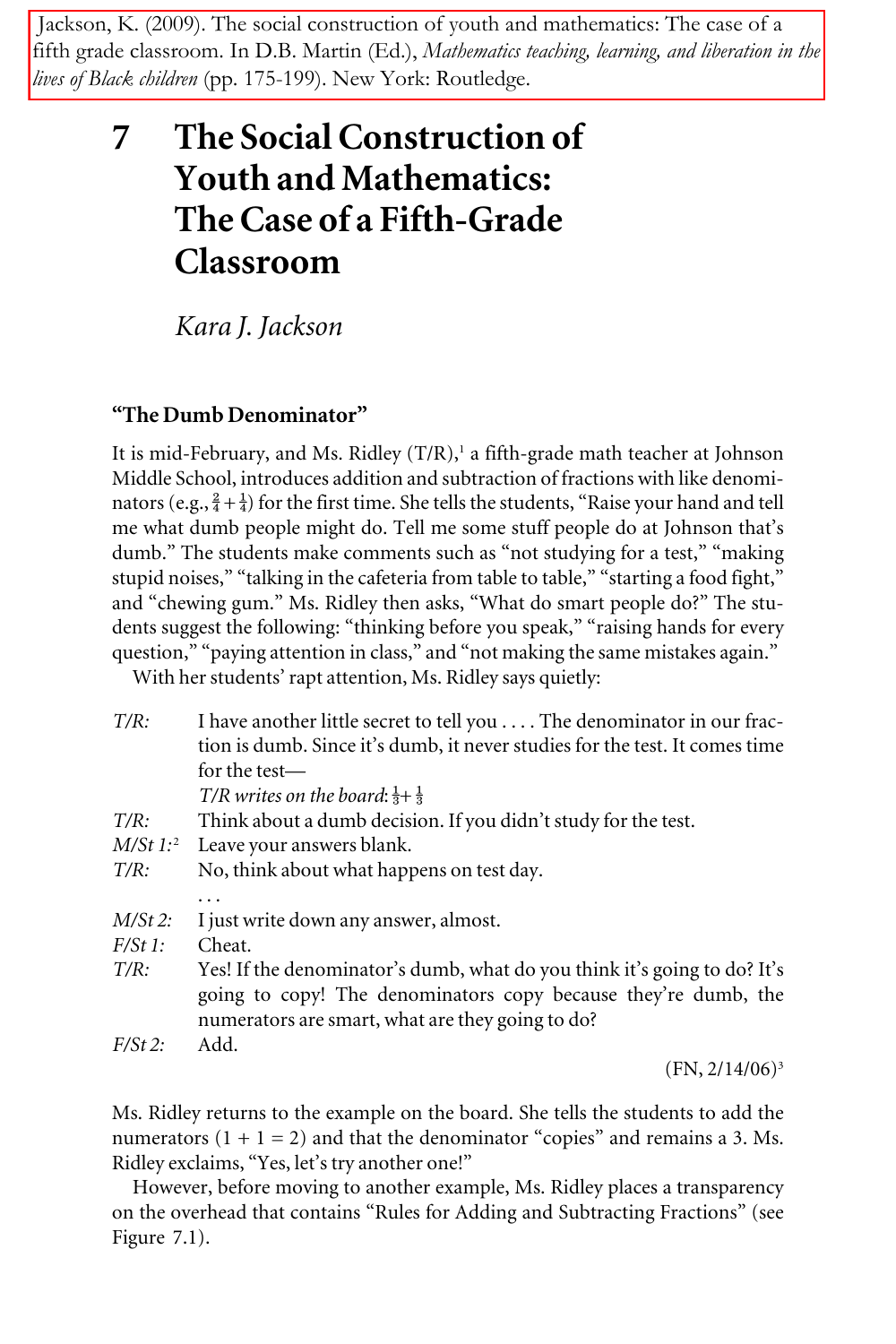| Rules for Adding and Subtracting Fractions                                |  |  |
|---------------------------------------------------------------------------|--|--|
| Fact #1: When we add and subtract fractions, the denominators must be the |  |  |
| same.                                                                     |  |  |
| Fact #2: The denominators copy.                                           |  |  |
| Fact #3: The numerators follow the rules.                                 |  |  |
|                                                                           |  |  |

*Figure 7.1* Notes on adding and subtracting fractions (FN, 2/14/06).

After the children have copied the three facts into their notebooks, Ms. Ridley announces, "If you want, you can put Johnson students in place of numerators. Almost like numerators are good Johnson students, they follow the rules. Denominators are like bad Johnson students, they break the rules." The students remain quiet, as usual. The class moves on to another example.

## **Social Construction of Youth and Mathematics**

In this excerpt from a fifth-grade math classroom, both mathematics and youth are constructed in particular ways. The addition of fractional parts of numbers is constructed as a procedural task to be carried out with little understanding of the meaning of numerators, denominators, or the addition of parts of wholes, not to mention the multiple meanings that numerals represented as fractions may have (e.g., Thompson & Saldanha, 2003). Simultaneously, Johnson Middle School students are constructed as "good" and "bad." The talk in this segment both reifies what it means to be "good" and "bad" Johnson students and potentially identifies particular students as "good" or "bad," depending on their typical behaviors.

In this short segment of classroom instruction, we are forced to grapple with the reality that mathematics instruction is not a socially or culturally neutral process. Rather, as others have argued, mathematics instruction, like any type of instruction, is laden with social and cultural norms, expectations, and practices (Baker, Street, & Tomlin, 2003). However, in part because the discipline of mathematics is often constructed as an "objective science" (Dossey, 1992), the social and cultural assumptions and implications of instructional practices in mathematics classrooms have been less explored in comparison to humanities classrooms (for examples of such research in humanities classrooms, see Heath, 1983; Wortham, 2006).

In this chapter, I show how mathematics instruction involves the social construction of mathematics and of youth. As alluded to in the Dumb Denominator excerpt above, how children are constructed informs how mathematics is constructed and vice versa. Furthermore, I argue that the way that both children and mathematics were constructed in this school drew on discourses about poor children of color that circulate beyond the classroom. As a case in point, I illustrate how one instructional practice was consequential to how two students, Nikki and Timothy, and mathematics were simultaneously constructed in Ms. Ridley's class.

Nikki Martin and Timothy Smith were both African American youth from the same low-income neighborhood, attended the same schools, and were in the same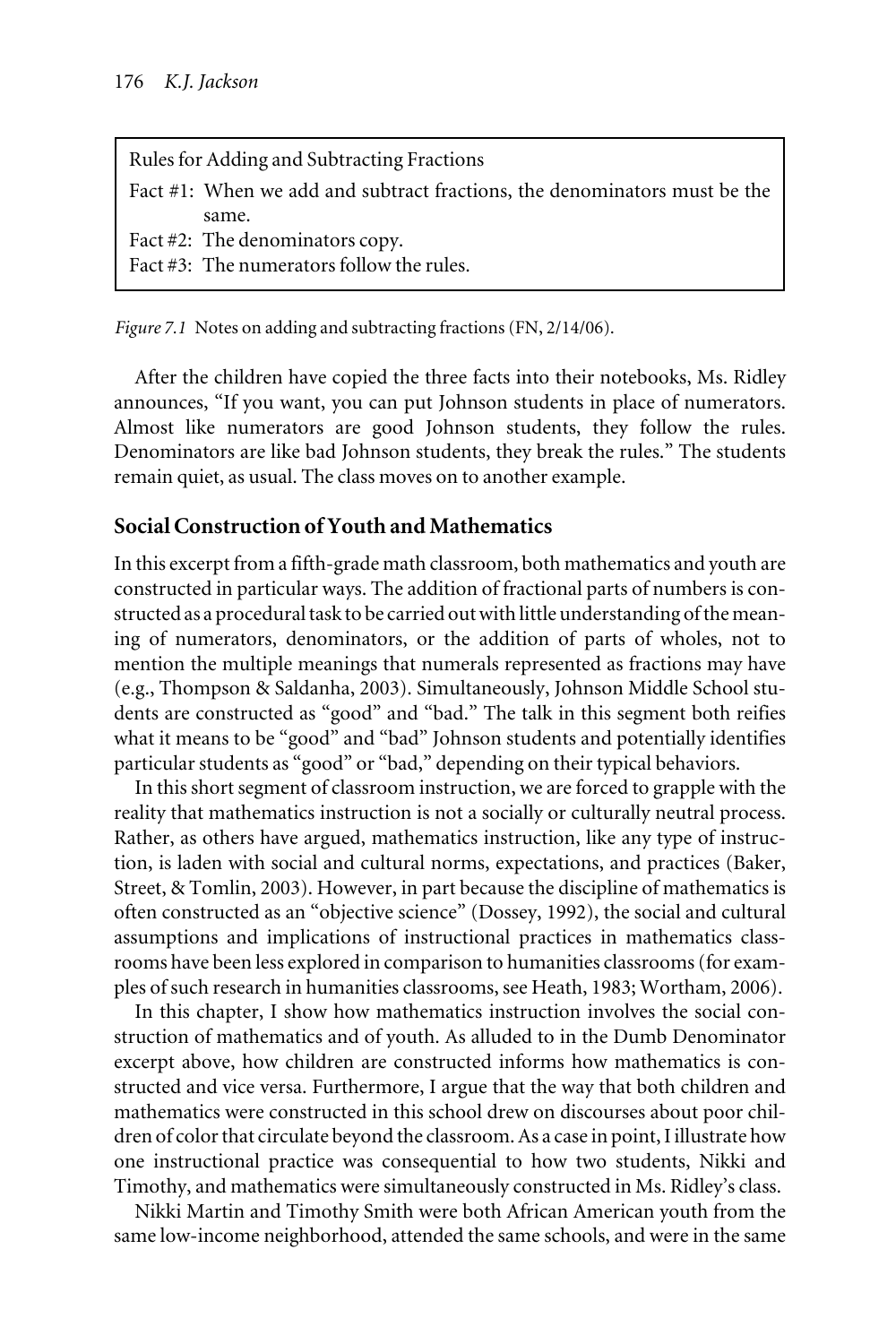fifth-grade math classroom. On the one hand, Nikki and Timothy were restricted mathematically in similar ways because of institutional discourses about poor, urban children of color as related to discourses about mathematics that circulated in Johnson Middle School. On the other hand, social construction is an interactive, dynamic process (Holstein & Gubrium, 2008), and Nikki and Timothy illustrate that individuals negotiate discourses about youth and mathematics in unique ways. As a result, their social and academic trajectories varied.

#### *Mathematical Socialization and Social Identification*

There is a rich tradition of attention to processes of socialization and social identification in studies of learning to speak, read, and write (e.g., Heath, 1983; Street, 1993). For example, it is well established that children engage in two concurrent, related processes when learning to speak: "*socialization through the use of language* and *socialization to use language*" (Schieffelin & Ochs, 1986, p. 163, italics in original). Children not only learn to speak the language around them (socialization to use language); they also learn about the role that language plays in socially and culturally organized ways of acting, and they use language as an entrée into mastering those ways of acting (socialization through the use of language). Furthermore, language socialization is an "interactive process," and "the child or novice . . . is not a passive recipient of sociocultural knowledge but rather an active contributor to the meaning and outcome of interactions with other members of a social group" (Schieffelin & Ochs, 1986, p. 165).

Sociocultural theorists argue that learning is as much about individuals experiencing a change in their understanding of some content as it is about changing who one is with respect to the community to which that content is central (Lave & Wenger, 1991; Packer & Goicoecha, 2000). Over the past 15 years, there has been an increasing number of scholars who have drawn on sociocultural theories of learning to understand students' learning of mathematics (e.g., Boaler, 1997, 2000; Cobb, Stephan, McClain, & Gravemeijer, 2001; deAbreu, 1999; Greeno & Middle School Mathematics Through Applications Project Group, 1998; Kieran, Forman, & Sfard, 2001; Martin, 2000; Nasir, 2002). Recent work has shown that, as with literacy, mathematics is embedded in social and cultural practices that are inextricable from power relations (Baker, Street, & Tomlin, 2003; Street, Baker, & Tomlin, 2005). Such situated accounts of learning mathematics have illustrated how mathematical practices are related to the development of "mathematical identities" (Boaler, 1999; Martin, 2000, 2006b; Nasir, 2002). In turn, mathematical identities afford and constrain different opportunities for learning and participation in wider contexts (Anderson & Gold, 2006; Martin, 2000, 2006a, 2006b).

Horn (2007) explicitly investigates the relationship among the construction of mathematics, students, and teaching practices. In a study of two high school mathematics departments in the midst of a detracking reform, Horn found that teachers' constructions of students hinged upon their construction of mathematics. Teachers who tended to construct mathematics knowledge as a "sequential" series of topics to be mastered tended to construct students in terms of their motivation, which in turn limited the pedagogical actions the teachers might take if students did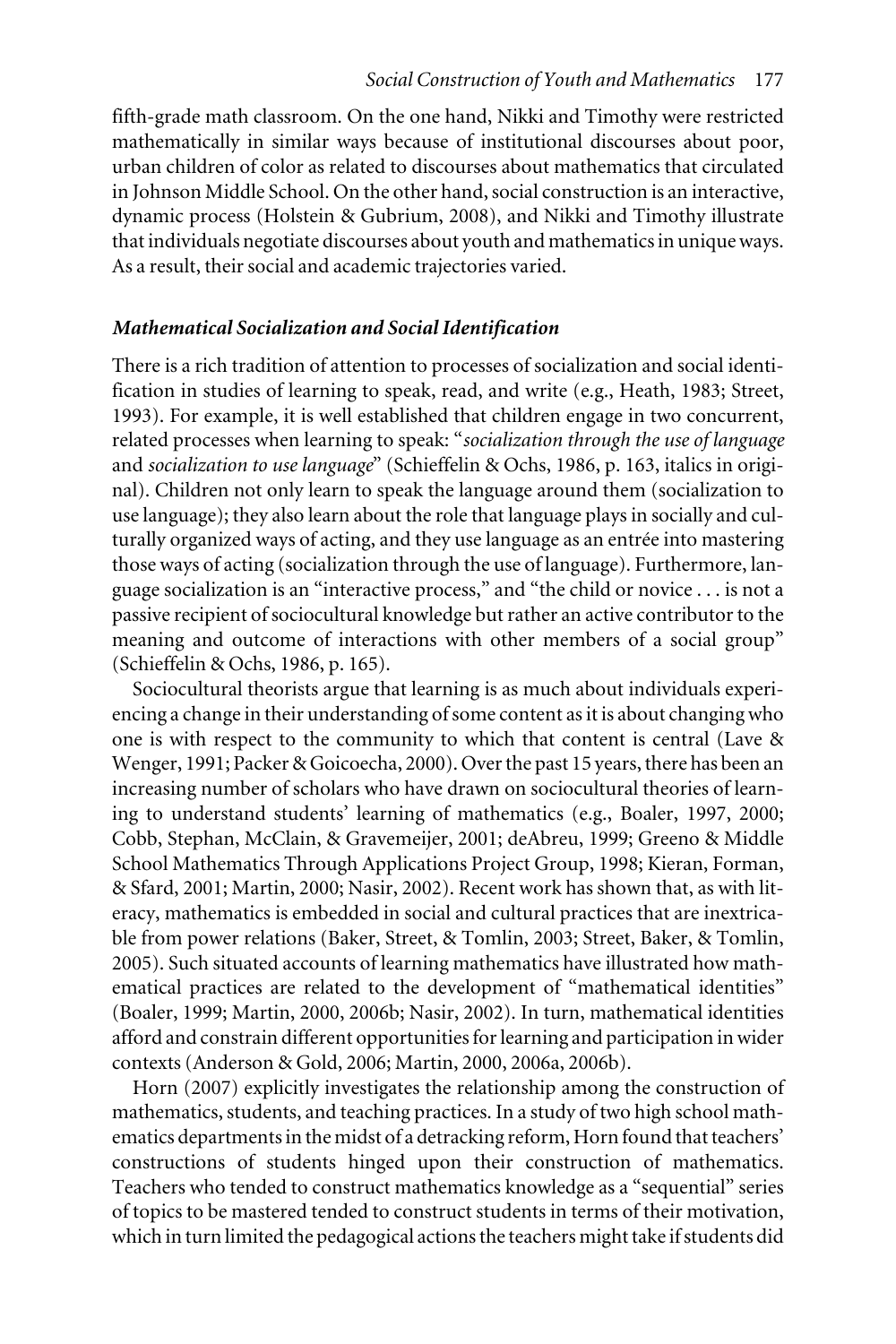not achieve at expected levels (p. 43). Alternatively, teachers who tended to construct mathematics as a body of connected ideas had more latitude in how they identified their students, and therefore, if students were not achieving at expected levels, they had more latitude in the pedagogical actions they might take.

Horn's work, as well as the body of situated accounts of learning mathematics mentioned above, has illuminated the need to attend to the social processes of learning mathematics. However, this body of work has been less attuned to how such social processes within local settings, like classrooms, are connected to discourses that circulate outside of local settings. An exception is the work of Martin (2000). Martin developed a model of "mathematics socialization" based on research of high- and under-achieving African American mathematics students in a low-performing middle school. Martin found that he could not explain (under)achievement in school mathematics among African American youth without attending to broader socio-historical and community forces. This led him to explore discourses about racially based differential access to mathematics that circulated among the communities and homes in which these students lived. Through interviews with students, parents, and community members, Martin found that individuals' experiences with mathematics were intricately connected to their cultural and social identification as African American. Significantly, Martin's work captured the relationship between culturally and socially organized discourses about mathematics, race, and individual achievement.

Martin contends that (under)achievement in mathematics, particularly for African Americans, but likely for other groups of students as well, is best understood as a dynamic interplay between processes of socialization and identity formation. According to Martin (2006b),

*Mathematics socialization* refers to the experiences that individuals and groups have within a variety of contexts such as school, family, peer groups, and the workplace that legitimize or inhibit meaningful participation in mathematics. *Mathematics identity* refers to the dispositions and deeply held beliefs that individuals develop about their ability to participate and perform effectively in mathematical contexts and to use mathematics to change the conditions of their lives. A mathematics identity encompasses a person's self-understandings and how they are seen by others in the context of doing mathematics. (p. 150)

Martin's work raises an important issue—namely, there are various contexts in which socialization and social identification happen. For the purposes of my analyses, I investigate processes of socialization and social identification that happen in and across institutional and local contexts. In particular, I focus on the prevalence and deployment of particular discourses. I draw from the work of Jim Gee (1990/1996), in which he defines discourses as "ways of behaving, interacting, valuing, thinking, believing, speaking, and often reading and writing that are accepted as instantiations of particular roles (or 'types of people') by specific *groups of people*. . . . They are 'ways of being in the world'" (p. viii, italics in original). Discourses, for example regarding who is "good" at mathematics, regiment thought and action in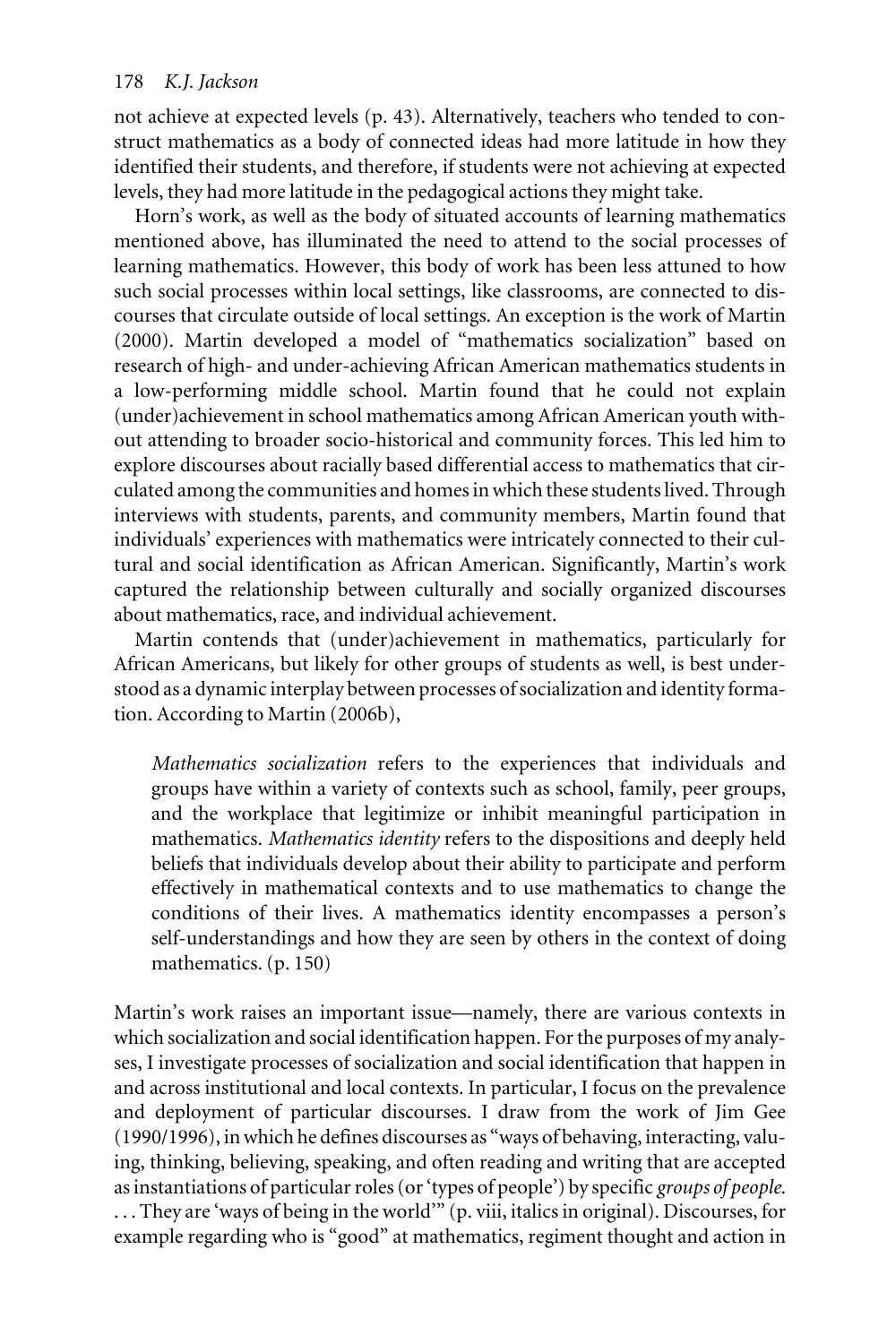that they shape (but do not determine) how individuals get recognized as particular sorts of people at any given moment given their actions (e.g., speech, behavior, dress).

In my work, then, when I discuss processes of social identification and socialization that operate at institutional contexts, I focus on discourses that circulate throughout institutions, like schools. By local contexts, I mean the discourses that circulate in particular classrooms, like Ms. Ridley's fifth-grade math classroom at Johnson Middle School. Institutional and local contexts are by no means isomorphic. Rather, discourses that circulate at broad, institutional contexts are inflected in particular ways in local contexts, like classrooms (Wortham, 2006). There was a distinctly local character regarding mathematics and youth evident in Ms. Ridley's classroom, as reflected in the Dumb Denominator excerpt above. However, I argue below that more widely circulating institutional discourses about poor children of color, particularly African American children, and their ability to do mathematics, shaped the local approach to mathematics. In other words, the peculiar way in which Ms. Ridley introduced the addition of rational numbers was not merely a product of idiosyncratic pedagogy.

## **Research Context**

The data presented are from a 14-month study of how two African American 10 year-olds (Nikki Martin and Timothy Smith) and their families learned mathematics within and across home, school, and occasionally neighborhood contexts. The overarching goal of the study was to understand how individuals learn mathematics across distinct contexts and over time. I used ethnographic methods (e.g., participant observation, interviews, document collection) to document how the participants experienced, and made sense of, their participation in, across, and exclusion from, a variety of mathematical practices. There were four major sources of data for this study: fieldnotes based on more than 300 hours of participant observation in multiple sites; 35 hours of interview data; document collection at all of the sites; and 36 hours of video-taped recordings of 18 parent math classes held in the neighborhood that at least one of the focal children's parents attended. Although I began data collection when Nikki Martin and Timothy Smith were in fourth grade at their local elementary school, for the purposes of this chapter, I am only drawing on the data of the children's participation in the fifth-grade math classroom at Johnson Middle School, including fieldnote, document, and interview data. (For more detail on the research design of the study, see Jackson, 2007.)

My analyses for the larger study focused on how individuals interacted with other individuals and resources in particular events, as embedded in social practices. I traced contingent events to understand how strings of events amounted to longer time-scale (Lemke, 2000) processes of mathematical socialization and social identification. Because of space limitations, I have chosen to represent my analysis in the form of abbreviated narratives in this chapter. Rhetorically, I have organized these narratives around one key classroom practice, Math Royalty, which I explain below. I have chosen to focus on Math Royalty because it illustrates a daily practice in which personhood and academic understandings of mathematics were at stake.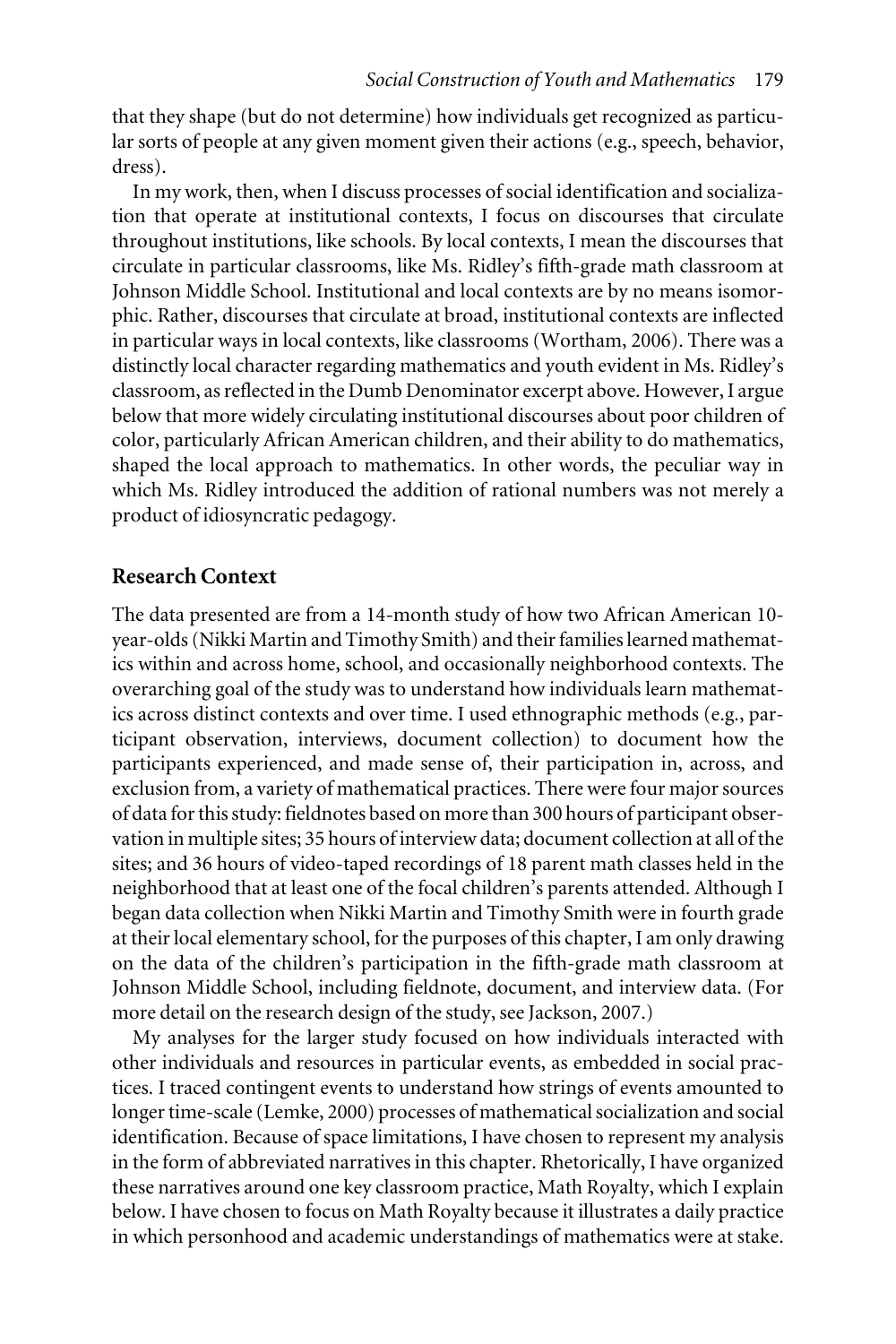(For evidence of other events and practices upon which both a construction of youth and mathematics were simultaneously contingent, see Jackson, 2007.)

This study grew out of my work with an Educational Scholarship Program (ESP) in a predominantly African American, low-income neighborhood in a large, Northeastern city in the United States. ESP provided full-tuition college scholarships to groups of low-income students upon successful completion of high school. In an effort to increase the chances that the students would graduate from high school, ESP provided academic and social support to the students and their families. Caregivers were given an opportunity to further their own education, and ESP children's siblings were given partial tuition to colleges of their choice.

My initial introduction to ESP was through a university-supported research project with ESP families, intended to provide parental support in mathematics. I continued to work part-time for ESP as a summer program mathematics coordinator and tutor for four years. Through this work, I developed close relationships with several mothers and children, including the families of Nikki Martin and Timothy Smith. I describe Nikki and Timothy in more depth throughout the chapter.

My researcher identity was central to my relationships with the families, the schools, the data I collected, and how I analyzed the data. I am a white woman, who at the time of the study was completing a doctoral degree in education. I differed from the families of Nikki and Timothy—racially, educationally, and otherwise. I intentionally discussed my analyses with the families through member check interviews and informal conversations on a regular basis. On the other hand, I did not differ racially from the majority of the teachers with whom I interacted. In both cases, the information that was provided to me, as well as how I made sense of it, was shaped by who I am and how the participants in this study made sense of me.

## **Discourses of Deficit and Change: Fifth Grade Mathematics at Johnson Middle School**

Johnson Middle School was part of a national middle school reform network of charter schools in urban areas in the United States. The network's mission was to serve populations of students that they claimed were not being served in traditional neighborhood schools; it aimed to provide a rigorous, college preparatory education for predominantly poor children of color, who they described as "underserved" and "under-resourced." Johnson Middle School served students in grades five to eight. When I began my fieldwork, there were three classrooms of 30–35 students for grades five and six, and two classrooms of seventh graders at Johnson. (Eighth grade was added the year after I finished my fieldwork.) Because Johnson Middle School was a charter school, students were admitted by lottery.<sup>4</sup> Students traveled from all parts of the city to come to Johnson.

Sixty-nine percent of students in grades five through seven were African American, and 31% were Hispanic.<sup>5</sup> However, in fifth grade alone, 88% of the students were African American, and 11% were Hispanic. In the class I regularly observed, there were two Hispanic students out of 33, and the rest were African American. Eighty-six percent of Johnson's students qualified to receive reducedprice or free meals, and 15% of Johnson students received special education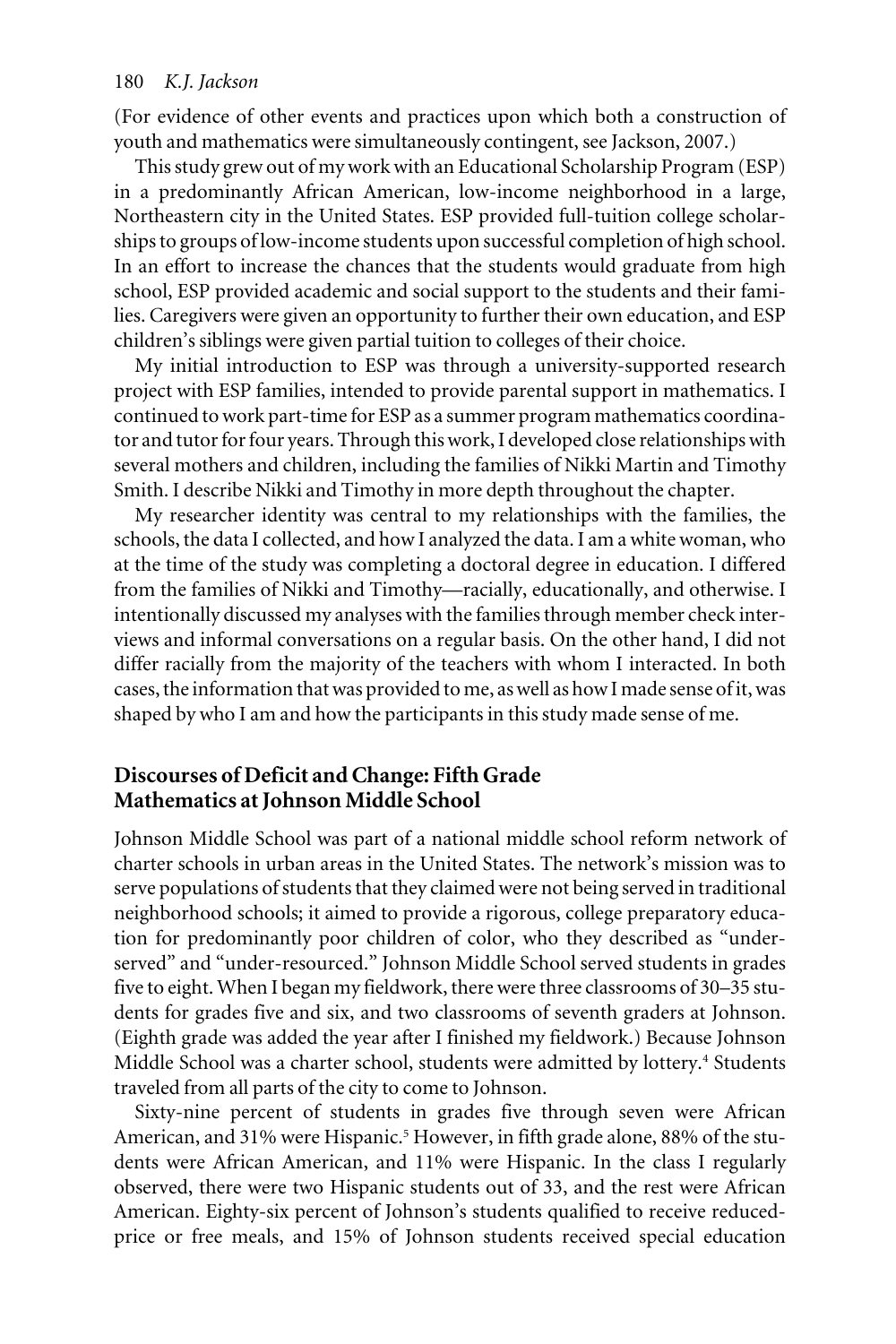services. Of the 33 students in the mathematics class that I regularly observed, seven, including Timothy, received special education services.

Although Johnson's student body was majority African American, and all the students were of color, the staff was majority white. Of the 18 administration and teaching staff at the time of the study, 13 were white. To be hired to teach at Johnson, teachers had to have at least two years of teaching experience. Of the 15 full-time teaching staff, six were considered "highly qualified teachers," as determined by the state in which the study took place.<sup>6</sup> Most teachers were under the age of 30, and only the principal, a secretary, and a few teachers had worked at the school since its opening two years before I began my fieldwork.

Ms. Ridley was a white woman in her mid-20s. She taught math in a neighborhood middle school just 15 blocks from Johnson for two years prior to joining the staff. The year I conducted fieldwork was her first year at Johnson. She had an undergraduate degree in communications and a master's degree in education.

As I describe below, Johnson Middle School officials (e.g., administrators, teachers) were explicit about the school's mission to *change* incoming fifth graders, academically and socially, in particular ways over the course of the three years that they were likely to attend Johnson. Of course, all schools are in the business of changing students, in some way or another. However, Martin (2006a, this volume) argues that there are particular, racialized ways in which school officials often characterize African American students as change-worthy or as problems in need of solutions. Martin argues for the need to understand how it is that representatives of institutions, like university researchers and school officials, frame African American students in relation to mathematics. For example, drawing from the work of sociolinguists and sociologists on "framing," Martin (2007) convincingly shows how African American students are often constructed as less able than their white peers in mathematics through discussions (written and oral) of the "achievement gap." This frame, or way of understanding achievement discrepancies, focuses societal attention on African American students as the "problem" in need of fixing and away from the racialized social structures and practices that have created a system of inequitable opportunities for access to high-quality mathematics instruction for the majority of African American youth. In the case of this chapter, framing refers to the ways in which school officials characterized, categorized, and positioned the needs and accomplishments of the student body in relation to how mathematics was characterized, presented, and enacted in classroom practice. Below, I describe how fifth graders and fifth-grade mathematics were framed at Johnson Middle School.

#### *Framing Students*

In public relations documents, conversations with the principal and teachers, and in classroom talk, it was clear that Johnson staff framed incoming fifth graders in particular ways, rooted in their assumptions about, and experiences with, lowincome, children of color educated in neighborhood, urban schools. Throughout the school, emphasis was placed on changing the "academics, behavior, and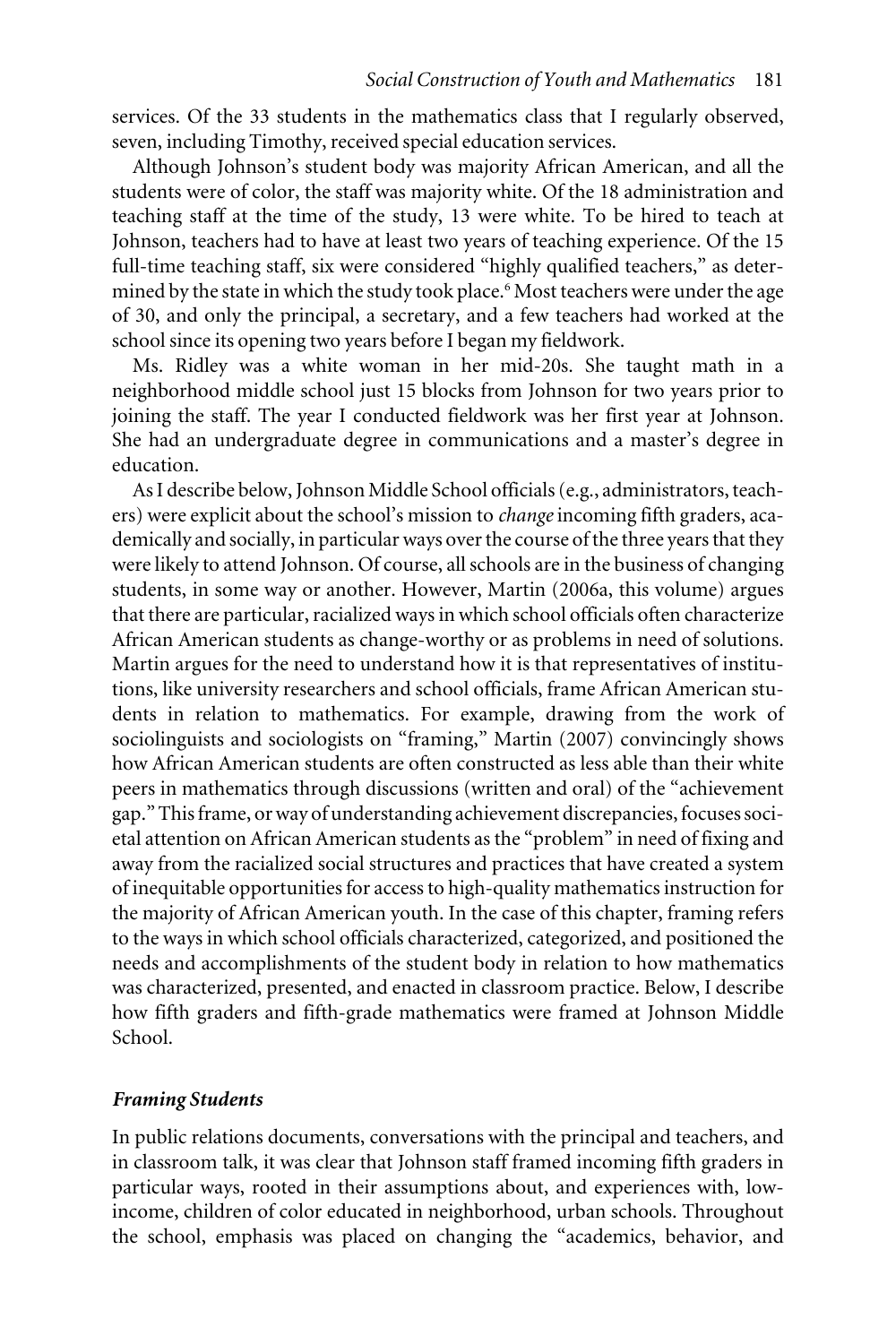character" of the students. Underlying Johnson's focus on changing the students' "academics, character, and behavior" was an assumption that fifth graders did not arrive at Johnson with the necessary academic content knowledge, values, or behavioral norms. Fifth grade was framed as a year of "remediation."

All schools assume that students need to learn academic knowledge. However, the principal and teachers at Johnson repeatedly referred to the incoming fifth graders as "below grade level." Their judgement was not based on empirical data. The staff did not test the new entrants, nor did they use their district and state test scores or report cards as resources for evaluating the children's academic backgrounds. The principal and fifth-grade math teacher both told me that they "didn't trust the report cards of the neighborhood schools." Most of the staff had taught in the city's neighborhood schools for at least two years and held a view that "there was little learning" happening in the classrooms, and so little could be predicted from the children's previous grades.

In addition to an assumed deficit of academic knowledge, the staff also assumed the children arrived with behavioral deficits. Johnson held a three-week summer intensive "initiation" to the norms of Johnson for incoming fifth graders. The principal and teachers told me that they did this because the children were used to "being out of control" in schools where "teachers didn't care what the children did." In the words of one Johnson staff member, the children were "in need of discipline."

A focus on behavior went hand-in-hand with a focus on "building the children's character." Johnson Middle School drew on a popular six-stage theory of moral development (Kohlberg, 1984) to design its approach to "character building." The theory claims that children initially make moral decisions for purely extrinsic reasons. As they develop a sense of "right" and "wrong," they move "up" the stages to where they eventually make moral decisions for purely intrinsic reasons. Moral decisions were framed in terms of "good" and "bad choices" at Johnson. The staff believed that, in fifth grade, external motivation was necessary to get the majority of the children to make "good choices." As the fifth-grade math teacher explained to me, "We know that a few students, like Nikki, came to Johnson knowing how to act," but most of the fifth graders needed to be taught to make "good choices." Several practices were instituted to assist the students to move up the stages of moral development, including a monetary system of rewards and sanctions that governed all of the teachers' disciplinary actions.

Johnson Middle School was decidedly committed to securing a path to college education for its students. It was assumed that college attendance would lift students out of poverty, a common trope in educational interventions and programs aimed at poor children of color. Johnson's public relations documents reflected a "college prep" mission, and within the school there were several ways in which a focus on college attendance was reinforced. For example, all the homerooms were named after colleges and universities, and teachers and students identified one another by college/university names. Cohorts of students were identified by the year they were expected to graduate from high school and enter their first year of college. The youth I followed closely were the class of 2013. Every teacher had to display her college diplomas on her classroom wall, there were several days through-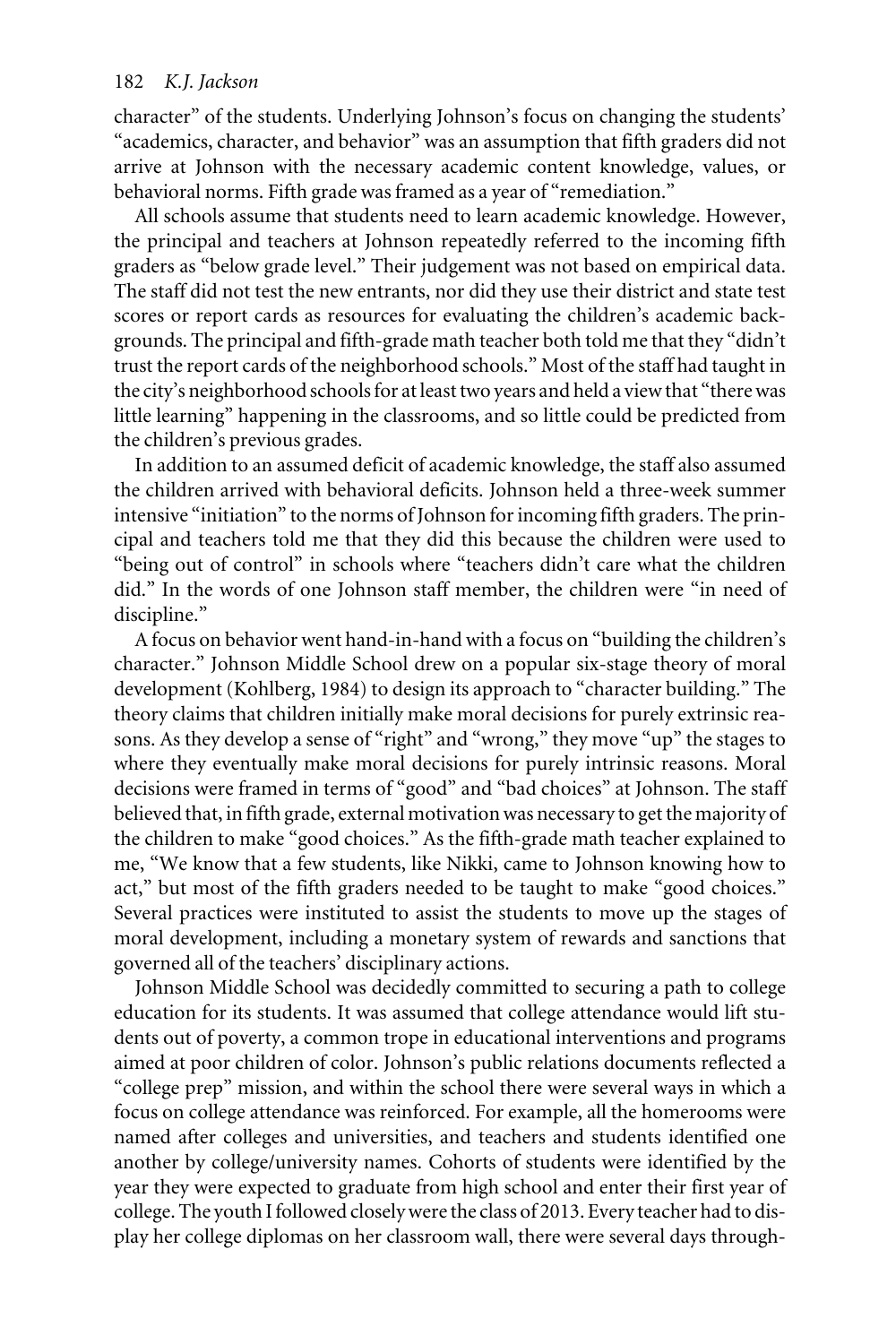out the year when students were allowed to wear college t-shirts rather than their usual Johnson uniform shirts, and students occasionally took field trips to visit colleges and universities in the area.

### *Framing Mathematics*

Related to the framing of the students as academically, behaviorally, and morally deficient, the approach to fifth-grade mathematics at Johnson Middle School reflected and constituted a deficit framing of the students. According to Ms. Ridley and administrators, fifth-grade mathematics was designed to "give the children basic skills." The staff acknowledged privately that the mathematics curriculum was at the fourth-grade level, but they did not share this with parents or the students. They said it "had to be low" because the children "didn't have basic skills." The assumption was the children were not able to do mathematics at grade level. Ms. Ridley offered that most of the students arrived to Johnson with limited mathematics knowledge.

With fifth grade I have kids that are coming in [with] no times tables, no nothing. But then somebody like Nikki, she probably knew her times tables. So when we do times table chants, that's just review. You know what I mean? That's the, that's the struggle, is that with fifth grade we know we're going to be remediating and we're gonna do a lot of things that they should already know. (INT, 10/04/05)

Johnson Middle School used a fifth-grade mathematics curriculum created by members of the charter school network. It was not publicly available, although the fifth-grade teacher shared parts of it with me. The curriculum laid out lesson plans for each curricular topic. In sequential order, topics included memorization of multiplication times tables; addition, subtraction, multiplication, and division of multi-digit numbers; four operations on fractions and decimals; identification of geometric figures (including angles, lines, rays, and polygons); patterns (arithmetic and geometric sequences); solving simple algebraic equations (addition and subtraction); conversion of fractions, decimals, and percents; statistics (including finding mean, median, mode, and range and creating line and bar graphs); and simple probability. Although these topics are common in commercially packaged fifthgrade mathematics curricula, the pedagogy associated with them was somewhat unique to this curriculum and network of schools.

Ms. Ridley emphasized that her goal was to "make math fun." This goal rested on assumptions that some students were "scared of math" and that some were "frustrated" by math. Subsequently, Ms. Ridley believed if math was fun, students would do math "without realizing what they're doing."

I think math has this negative stigma on it and it sucks because I love math. I think a big part of my battle, getting them in fifth grade, is that they've already been exposed to either possibly bad math teachers, possibly frustration with math where they don't understand it. So anything related to math is confusing, even if they don't try it. So you kind of have to break that up. Which is why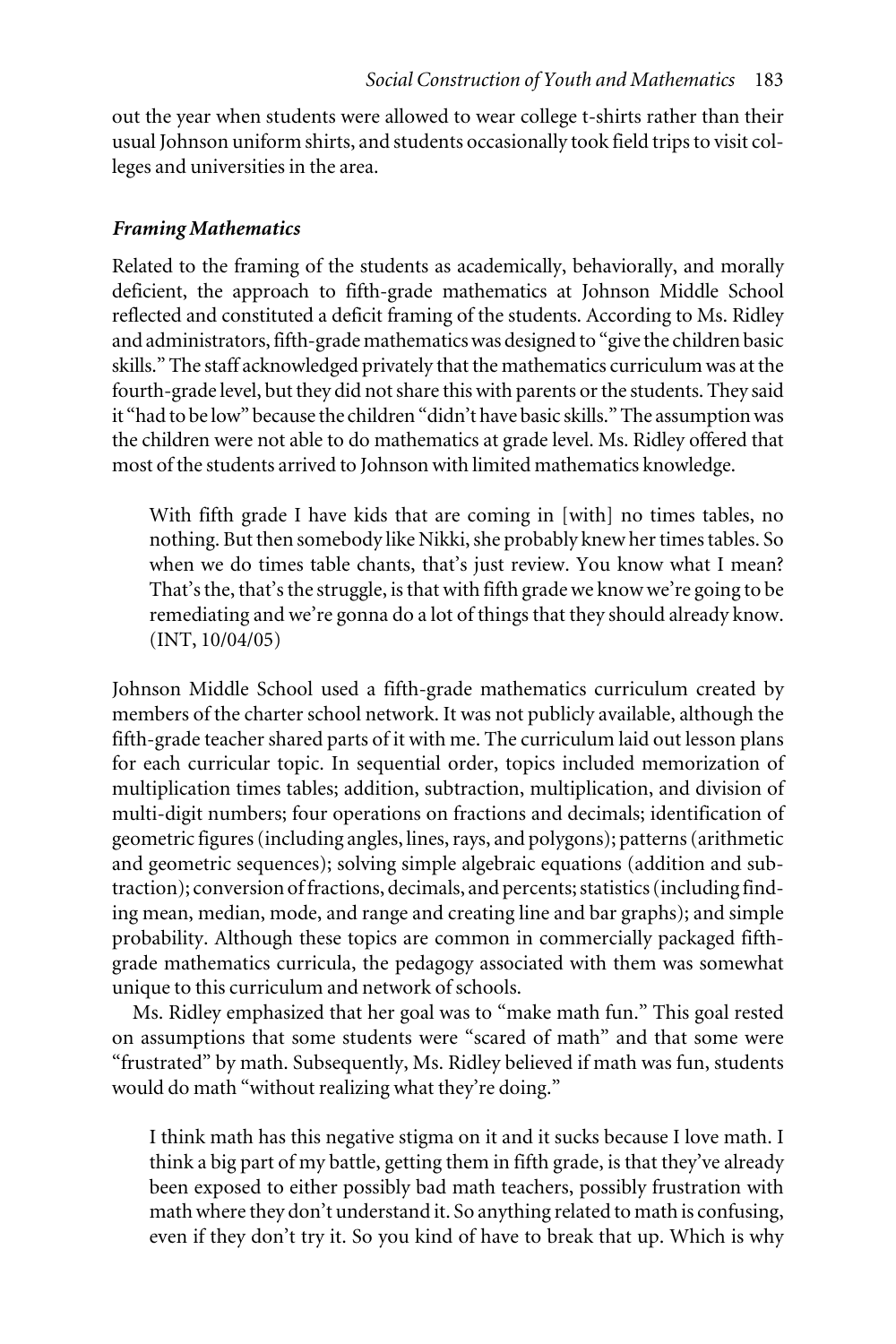Johnson is designed the way that it is, the math curriculum, because it's this idea that times tables can be fun. It doesn't have to be this idea of sitting there going 1 times 2 is 2, 2 times 2 is 4. It can be fun. So making math fun, so that they're doing it without realizing that they're doing it. Like subtraction, they don't even realize what they're doing. They're saying this little chant thing. But they're getting the right answer because they're having fun and they are able to scream stuff out. So I guess my philosophy [is] if you make it fun, it will be fun, and if you make it fun and it is fun, they will understand it. (INT, 10/04/05)

Ms. Ridley's pedagogical practices reflected this stance towards the teaching and learning of mathematics. As evident in the Dumb Denominator excerpt above, Ms. Ridley taught most of the content in a procedural manner. Children were expected to mimic steps that Ms. Ridley showed them. Emphasis was placed on producing a correct answer. There was little discussion of the reasonableness of answers or of alternative solution strategies. This pedagogy was suggested by the fifth-grade mathematics curriculum.

Ms. Ridley acknowledged her emphasis (as suggested by the curriculum) on developing a procedural understanding of mathematics:

The one flaw in the Johnson fifth-grade math is that it's not conceptual. It's just drill and kill. But at the same time, because we know that sixth grade, seventh grade is not drill. They will do investigations, they will have to discover stuff. I prefer this kind of math myself. I was always the kind of math student, my teacher did not need to prove to me why base times height divided by two gave the area [of a triangle]. And that's very much how this is. There's a few things I've explained, like area. I showed them how that was like cutting a rectangle in half. But much beyond that, no. It's more just getting them to get the concepts and skills down, so that when they do go to [the sixth-grade teacher] she can have them understand it. (INT, 3/29/06)

The theory of learning described by Ms. Ridley and reflected in the curriculum, namely that a procedural understanding, needed to precede the development of conceptual understanding, was bolstered by the school's assumption that the children arrived without "basic skills." Ms. Ridley saw her job as providing the "missing" skills so that they could go on to "understand" the mathematics in a conceptual manner.

Emphasizing a procedural understanding of mathematics is not unusual in United States middle school mathematics classrooms; it is the norm rather than the exception (Stigler & Hiebert, 1999). Mathematics educators' analyses of classrooms that promote procedural understanding argue that children who learn mathematics procedures as disconnected from their underlying meanings will not be equipped to apply their understandings in novel situations (Boaler, 1998; Hiebert, 2003). However, how discourses about particular populations, like low-income children of color, that circulate at institutional levels are related to pedagogies that promote procedural understanding has been relatively unexplored.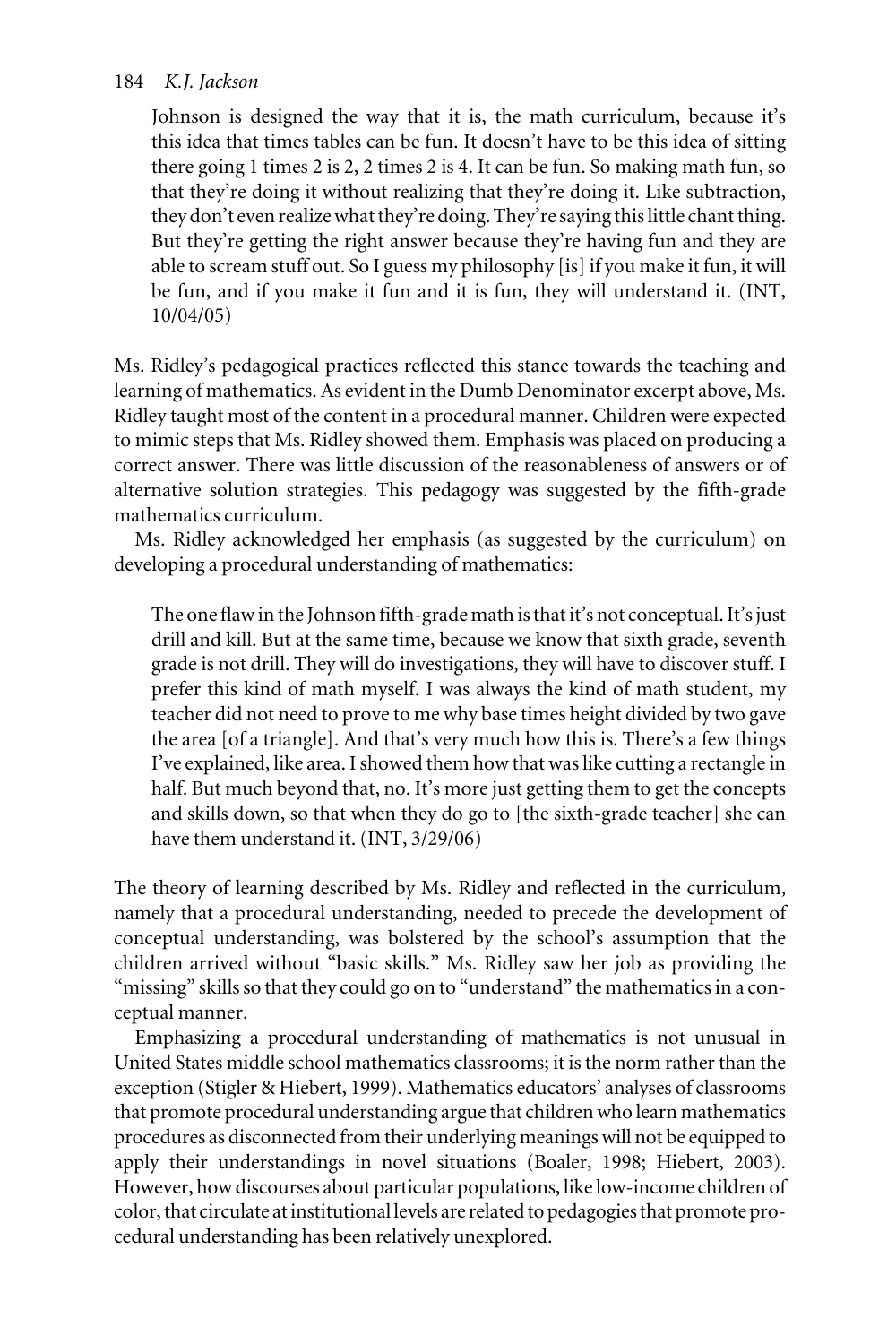### *Math Royalty*

One daily practice that had significant academic and social outcomes for students was known as Math Royalty. Math Royalty, a practice suggested in the curriculum, was intended to lead to "mastery of basic skills" and altogether, it took about 25 minutes out of every 90-minute class period. It consisted of five math problems. Figure 7.2 is an example of a typical problem set.

The students worked individually on a new problem set at the beginning of every class period. Once a student believed that she had the correct answers to all five problems, she announced, "Done." In turn, Ms. Ridley assigned each student a number, from 1–33, to represent the order in which the students finished. However, by November, once she assigned numbers in the 20s, Ms. Ridley typically stopped whoever was still working and checked the answers with the students. Typically, between eight and ten students did not finish the five problems before the class checked the answers.

After the class had checked their answers, Ms. Ridley asked the children, starting with the first student to finish, to share publicly how many problems she or he had completed correctly. The first student to get all five correct was then crowned Math Queen or King. The Queen or King had to come to the front of the room and choose a tiara or crown that she or he wore for the rest of the period and then turn to the class and yell, "I RULE!" The other students in the class were expected to respond loudly and in unison, "YOU RULE!" The Queen or King wrote her or his name on the front board for the other classes to see throughout the day and added a tally mark to a poster hanging in the classroom that tracked how many Queens versus how many Kings were crowned throughout the year. In the class that I observed, there was a group of three students who routinely came to occupy the position of Queen or King, two girls (Nikki and Angela) and one boy (Terrence).

How does this practice of Math Royalty both reflect and constitute the construction of mathematics and learners in this particular setting? First, it is clear that quickness was valued, and to be successful in this mathematical practice, one must be both quick and accurate. Second, when checking answers, there was usually one valued solution strategy to a math problem. Third, the teacher provided the problems, and

```
February 15, 2006 
1) \frac{5 + 10}{ } =
    25 25 
2) Reduce the sum in #1. 
3) Compare 176 + 54 ( ) 1,234 - 9754) Draw parallel line segments. 
5) Find median: 5, 3, 0, 8, 11, 0
```
*Figure 7.2* Math Royalty problem set (FN, 2/15/06).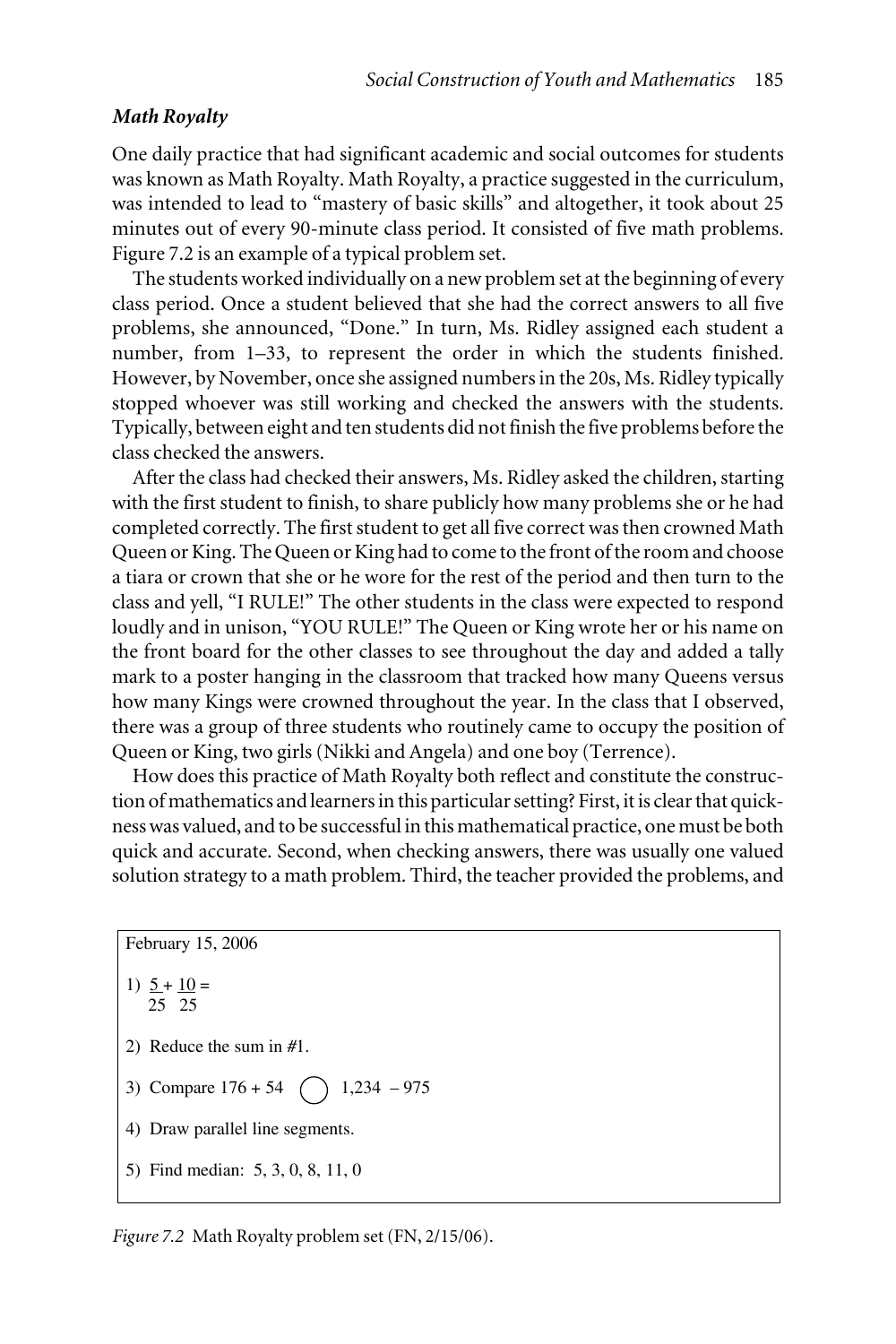the students solved them. Students were not expected to ask questions about the problems, nor were they positioned as problem creators. This practice publicly recognized a "top" math student every day; the corollary was that it also made public those who were not "top" math students. In fact, those who did not finish quickly enough were not given numbers and effectively excluded from this daily ritual.

Math Royalty was a central practice in Ms. Ridley's classroom and was certainly central to the paths that Nikki and Timothy's learning of mathematics took in fifth grade. Importantly, as I show below, different students negotiated this practice in distinct ways, implying that processes of mathematics socialization and social identification are not monolithic. In other words, although institutionally the staff at Johnson Middle School tended to characterize all of their students in similar ways, the students experienced the same practice in distinct ways. Nikki and Timothy's trajectories were decidedly different in Ms. Ridley's class.

I acknowledge that the case presented here may appear "extreme," in that Math Royalty is not a staple of all middle school math instruction. However, the analytical points raised by this case implicate the importance of considering both what models of mathematics are being furthered by, and through, instructional practice and, simultaneously, how youth are constructed by and through their participation in those practices.

## **Nikki's Negotiation of Royalty**

Nikki was quickly identified as a "model" and "top" student in Ms. Ridley's fifthgrade mathematics class and maintained this social identity throughout the year. Within the first two months at Johnson, Ms. Ridley identified Nikki as one of her "top" students. Nikki "followed the rules" at Johnson. She participated regularly in class, her homework was almost always complete, and she regularly received As on tests and quizzes. Nikki was awarded the fifth-grade female Johnson Student of the Year award and achieved "straight As" each quarter, earning her a special recognition of "high honors" at the end-of-year school-wide ceremony. Importantly, Nikki was not the only student to perform well on tests, complete her homework, and arrive on time at school. Yet, she managed to secure a social identity that, in Ms. Ridley's class, was granted to only a few students. The primary vehicle to achieving this identity was through Math Royalty. Even though Nikki was socially identified as "successful" and a "top" student, as I show and discuss below, the negotiation of this identity was not straightforward. Moreover, Nikki's success has to be understood against the prevailing model of mathematics in the room. This, I will argue, has implications for how we construct and assess success in mathematics.

## *Inheriting the Throne*

During the three-week summer initiation program and most of September, Nikki was usually between the fifth and tenth student to finish Math Royalty. She often had all of her problems correct, but other students were quicker than her to finish. In late September, Nikki won the title of Math Queen for the first time. She finished fifth that day; however, the students who finished before her had answered at least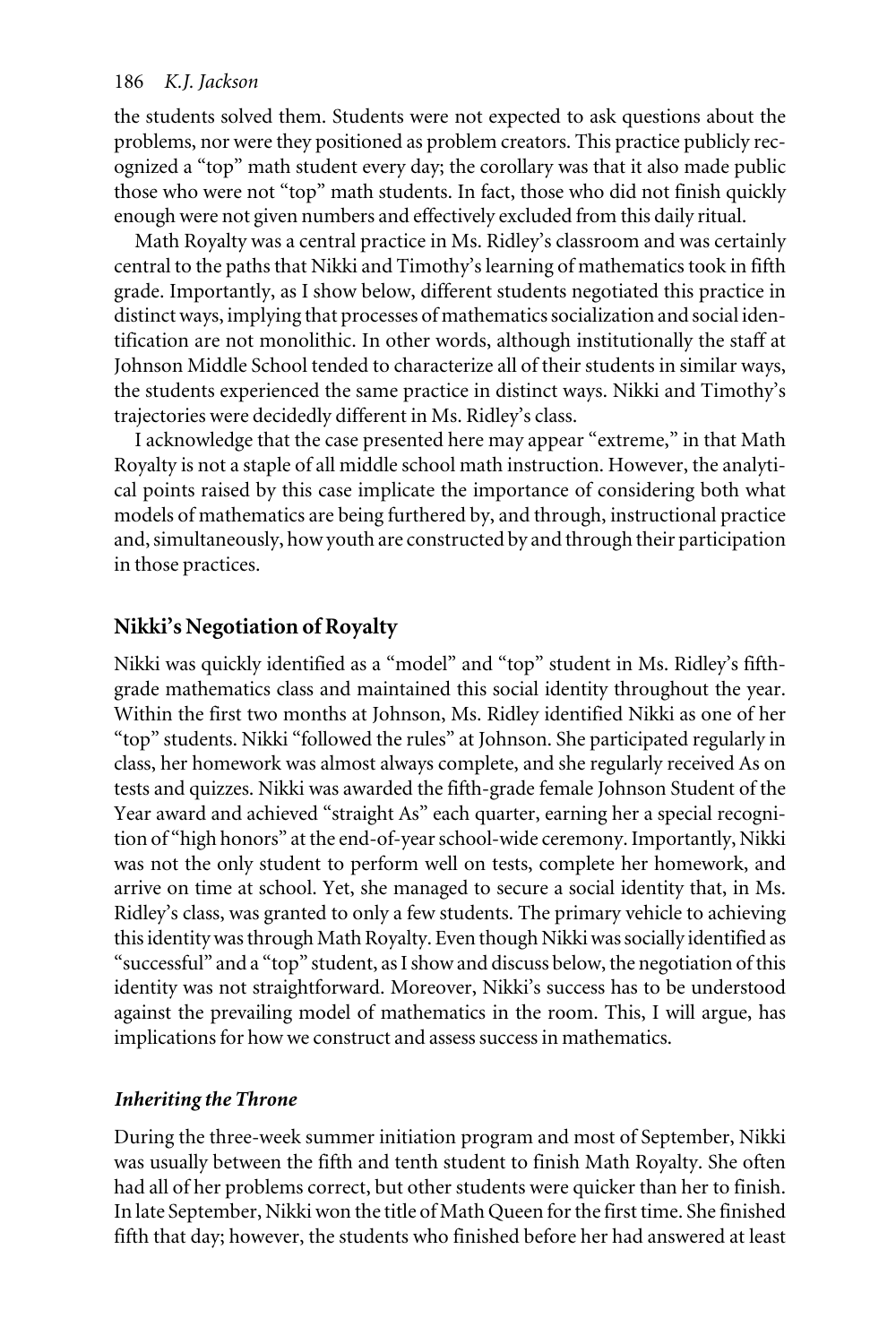one problem incorrectly. Ms. Ridley announced that Nikki had won. She approached the front of the room. With a grin and her head tilted slightly to the right, she shouted, "I RULE." The class screamed back, "YOU RULE." Nikki placed the pink tiara on her head and returned to her seat.

Over the next two months, Nikki regularly occupied the first, second, or third slot in terms of when she finished Math Royalty. And, her work was almost always perfect. As Nikki continued to win Math Royalty, she assumed other roles in the classroom that positioned her as a "top" math student, but simultaneously positioned her tenuously with respect to her peers. Ms. Ridley framed Nikki as teacherlike and regularly evaluated Nikki's responses in class positively.

Twice, Ms. Ridley had Nikki teach the class. During class on November 1, Ms. Ridley came over to where I was sitting in the back of the room and said, "Kara, I under-planned. I didn't expect this [lesson] to go so quickly." The class was working on three-by-two digit multiplication. To pass time, Ms. Ridley asked the class, "Anybody think they can stand up here and do it [go over the problem on the board] and I'll sit in your seat?" Several students raised their hands, including Nikki. Ms. Ridley chose Nikki to come to the front and asked her to go through the steps to solve  $837 \times 37$  with the class.

Nikki went to the front. She faced the class and took a deep breath. She asked the class to join with her as they went step-by-step through the procedures for multiplying the numbers. She mimicked exactly how Ms. Ridley went over multiplication problems with the class. At one point, Nikki forgot to say one of the rhymes that Johnson used when multiplying. Ms. Ridley called out, "Teacher, teacher you forgot to say—" and Nikki said the rest of the rhyme with Ms. Ridley. Ms. Ridley then said to the class, "Tell Ms. Martin what to do next." At the end of every computation problem, Ms. Ridley asked, "Who can read me this number [answer]?" A student told Nikki that was what she should say next. Nikki smiled and asked, "Who can read me this number?" She called on a student who was raising his hand, and he read the product. Nikki commented, "Very good." Ms. Ridley announced to the class, "Round of applause for Nikki. Hard work, very nice." The class clapped for Nikki, and she took her seat. Ms. Ridley resumed her spot at the front of the classroom.

Both Nikki and Angela, another female student who won Math Royalty as often as Nikki, occasionally corrected Ms. Ridley's mathematics, which contributed to their positioning as knowledgeable and as teacher-like. When corrected, Ms. Ridley thanked them and apologized to the class. Ms. Ridley occasionally checked her answers against Nikki's and Angela's before sharing them with the class. For example, in mid-October, Ms. Ridley placed the answers to the homework from the night before on the overhead projector. Several students raised their hand to question the answer to a particular problem. Ms. Ridley said to the class, "So, if Nikki and Angela get the same answer, it must be right." Ms. Ridley then asked Angela what she got. "Nikki, did you get the same answer?" Nikki nodded in agreement. Ms. Ridley told the class that what she had written on the overhead projector was correct, since both Angela and Nikki had the same answer as she did.

Nikki had more control over how she was positioned in some of the practices than in others. For example, Nikki had little control over how Ms. Ridley explicitly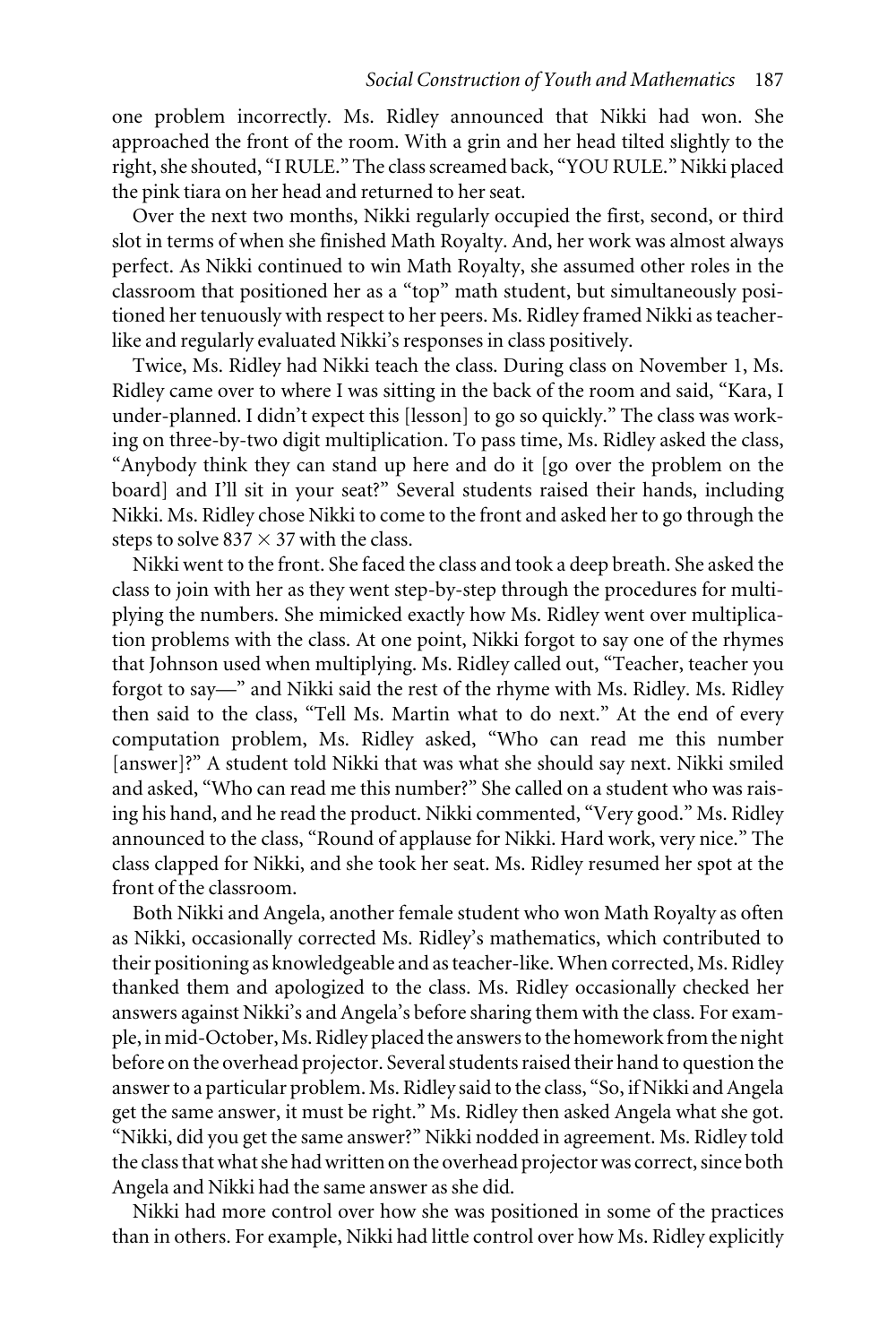positioned her in the classroom. Of course, had she chosen to disobey classroom rules, it is likely that Ms. Ridley would have identified her differently. I tracked the social identification of other students, including those who regularly disobeyed classroom and school rules, in the classroom over the course of fifth grade, and Ms. Ridley did not position them favorably. Ultimately, Ms. Ridley chose to praise Nikki for her work habits and to position her as teacher-like, in part because Nikki's approach to mathematics was in alignment with what Ms. Ridley expected. On the other hand, Nikki had a great deal of control over whether she won Math Royalty. I now return to Nikki's public identification as a consistent Math Queen; the discussion illustrates how complex it was for Nikki to negotiate and maintain an identity of a successful mathematics student in the context of the classroom.

## *Nikki's Abdication of the Throne*

By December, Nikki wore the tiara nearly every day. She regularly occupied the first or second spot in terms of when she finished the five Math Royalty problems. Not only was Nikki accurate, she also increased her speed. However, by late January, the boys in the class began to react to Nikki's repeated success in Math Royalty.

In late January, some of the male students who rarely won the crown began to accuse Nikki of "cheating." They claimed she would say, "Done," and then make some changes on her paper. Nikki denied this. She said that occasionally she forgot to write her number down at the top of the paper, so she would go back and do this. My observations confirmed this. Ms. Ridley also maintained that Nikki was not cheating, and she told the boys who made this claim that they were jealous and that they should work harder to win. As Nikki continued to win, some of the boys began to make "sss" noises as she said, "I RULE." Nikki, in turn, began to turn away from the class and mumble, "I rule." The girls loudly responded, "YOU RULE," but many of the boys did not join them. Ms. Ridley did not acknowledge these behaviors.

On February 8, when Nikki said, "Done," other students said, "Dang!" indicating their surprise at how quickly she finished. Nikki was then crowned Math Queen for the fifth day in a row. Nikki mumbled, "I rule." Only the females responded with, "You rule." The males were silent. One male student told Ms. Ridley, "It's not fair that she always gets to be Math Queen." One of the male students said, "Come on boys. We got to pull it together." Ms. Ridley responded, "Don't give [Nikki] garbage. You all need to increase your skills so you can beat her. Don't be haters just because she's got skills." Nikki continued to win for the next several days. She continued to mumble, "I rule," and the boys continued to abstain from congratulating her.

On February 15, a critical event in Nikki's trajectory of participation occurred. Math Royalty was structured as usual. Angela finished first; a few seconds later Nikki announced she was finished. After the class checked answers, and it was established that Angela had completed all five of the problems correctly, Ms. Ridley announced that Angela was the Math Queen. The entire class, girls and boys, clapped and cheered when Ms. Ridley announced this. Angela came to the front to pick up her crown and complete the "I RULE!" and "YOU RULE!" ritual. She then wrote her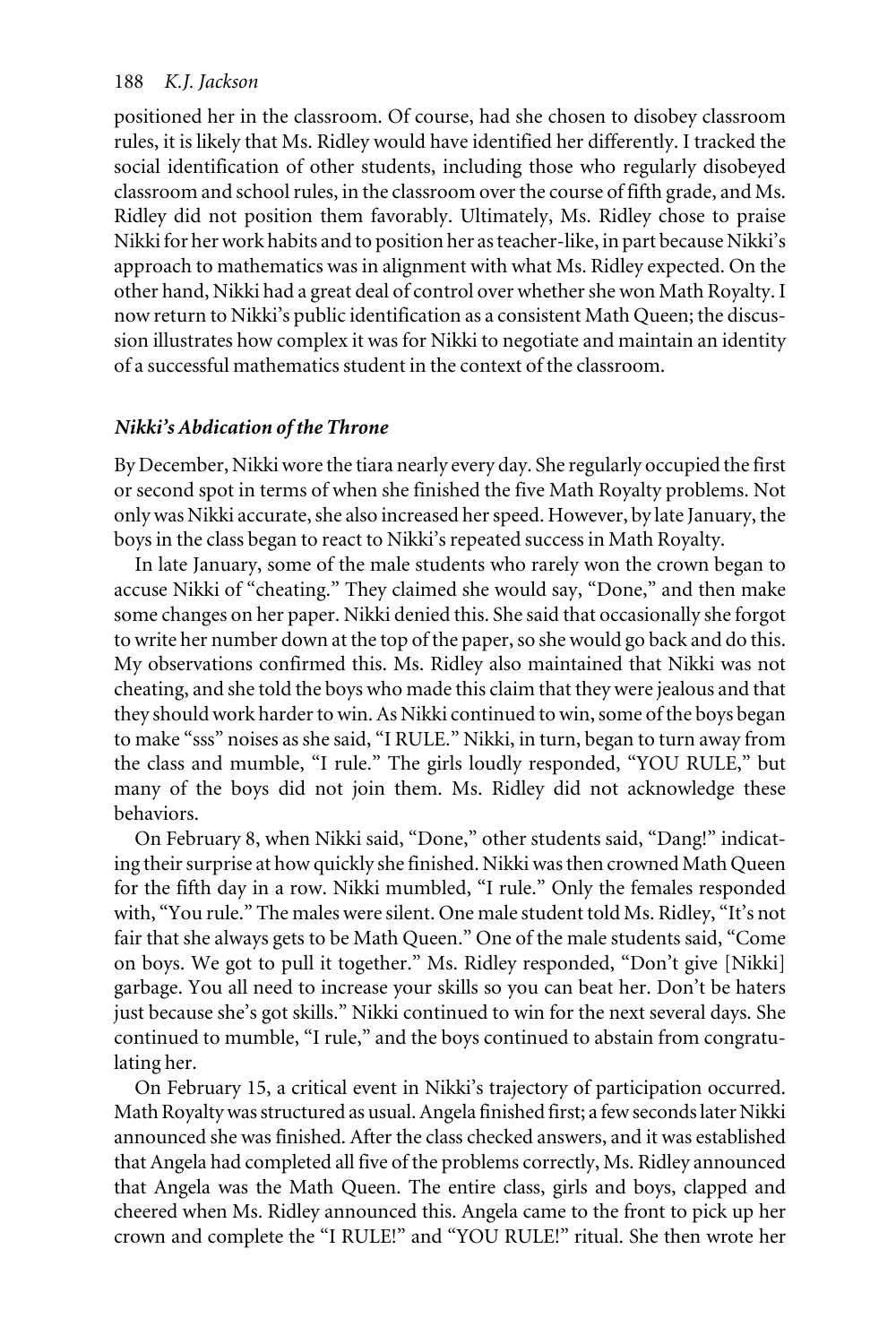name on the board, added a tally to the chart for Queens versus Kings, and took her seat. Ms. Ridley then turned to Nikki, and the following exchange ensued:

| $T/R$ : | Nikki, what was the running streak?                                             |
|---------|---------------------------------------------------------------------------------|
| Nikki:  | I don't know.                                                                   |
| $T/R$ : | You could look in your book, I bet it's 10 days.                                |
| Tanya:  | She did it on purpose.                                                          |
| $T/R$ : | You're just jealous.                                                            |
| Tanya:  | No, she stopped and she didn't want to win so she waited for                    |
|         | Angela to say one and then [she] said two.                                      |
| $T/R$ : | Nikki, is this true?                                                            |
|         | Nikki nods her head yes. She begins to write on her paper.                      |
| Angela: | Should Nikki be number one?                                                     |
| $T/R$ : | No, you won. Nikki, you're putting Angela in an awkward posi-                   |
|         | tion. Stop writing.                                                             |
|         | Nikki stops writing on her paper.                                               |
| $T/R$ : | What I'm saying, Nikki, is you're making her feel bad. In my mind,              |
|         | Angela, you won fair and square. Nikki, if you don't want to win,               |
|         | that's your decision. But I think that sucks that you don't want to             |
|         | win. I think you need to say something to Angela.                               |
| Nikki:  | I don't know what to say.                                                       |
| $T/R$ : | You're making her feel really bad.                                              |
| Nikki:  | (murmurs) Sorry.                                                                |
| $T/R$ : | I could hardly hear that.                                                       |
| Nikki:  | I'm sorry.                                                                      |
| $T/R$ : | Tanya, you're part of the problem. This is a waste of time. We                  |
|         | should be going over homework.                                                  |
|         | $T/D$ is August . If $1-p_1, \ldots, 1-p_n$ is $f_{n+1}$ is $1 \leq j \leq n-1$ |

*T/R to Angela:* I don't want you to feel bad. You won fair and square.

After this brief exchange, Nikki began to rip up pieces of her binder. She did not raise her hand with the rest of the class.

Later that evening, I called Nikki and asked if I could come interview her about what had happened in class that day. She agreed. We talked about this event; she was still very upset by it. She said she had actually informed Ms. Ridley the day before that some of the boys had been teasing her for repeatedly becoming Math Queen. Maurice, another student in her class, had given a "shout out" (praise) in Science the day before for a male student who had beaten Nikki a while back. Nikki's decision to lose the contest was intentional. She said she did not want to be teased any more by the boys in her class. She also said that she told Ms. Ridley several times that Maurice, in particular, had been teasing her for continuing to win, but that each time she told her, Ms. Ridley said she was too busy to deal with it at the time but to remind her again at a different time.

This event, namely Nikki's "abdication of the throne," was contingent on a local model of gender, "boys versus girls," that, although not described in detail in this chapter, by this point in the year had been established through several practices, including the differentiation of Queens versus Kings. This local model of gender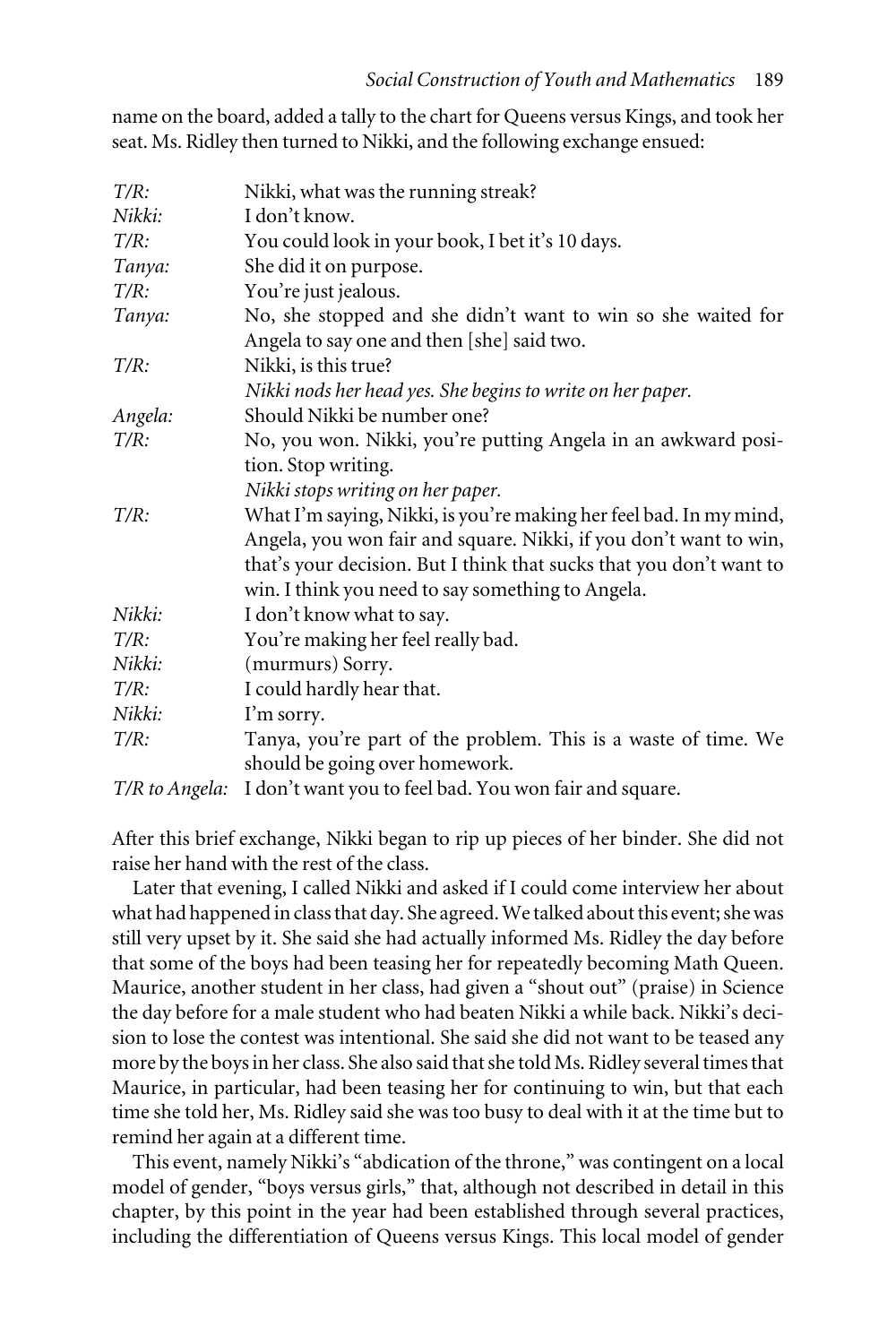contributed to the collective male decision to boycott Nikki's title of Math Queen. Interestingly, attempting to offer a counter-discourse about women as inferior to men in mathematics, Ms. Ridley initiated a discourse of "boys versus girls" in the classroom. Boys and girls were expected to compete publicly for success in mathematics. Ms. Ridley's intention was to highlight for both the boys and girls that girls could be successful in mathematics. However, rallying by gender affiliation *against* successful members of the opposite gender was an unintended consequence of "boys versus girls" in the classroom.

After February 15, Nikki's participation patterns changed in the classroom. She volunteered answers less often and occasionally won Math Royalty, but not as often as she had before. When she did win, she continued to mumble, "I rule," and look away from the class. Although Nikki compromised winning Math Royalty on a regular basis, she still managed to maintain a public persona of a successful, smart student in mathematics. It remained a gendered position, in some respects, because of the local model of "boys versus girls" that continued to order interactions in the classroom. However, Nikki's move to forego a consistent identification as Math Queen could be interpreted as a challenge to the local model of gender. Nikki maintained outstanding academic standing, so much so that she was awarded Johnson fifth-grade student of the year, but removed herself from the daily pressure of "boys versus girls" evident in the Math Royalty competition.

## **Timothy's Negotiation of Competing Models of Mathematics and Personhood**

Nikki exemplified the "successful" mathematical person in Ms. Ridley's classroom—quick, accurate, and satisfied with following the given solution path. Students who did not meet these criteria experienced varying degrees of failure in the class. Timothy was quickly cast as one of the slowest students in the class, and, although he was accurate and often satisfied with following a prescribed solution path, his speed meant that he maintained a peripheral position in mathematics across the entire school year in Ms. Ridley's class.

There was reason to believe that Timothy's relative "slowness" was due, at least in part, to a physical disability, which had cognitive ramifications. At birth, and then again at 18 months, a shunt was inserted into Timothy's brain to help monitor the flow of spinal fluid. As a result, Timothy tended to process information slower than his peers and he developed a stutter. Although Timothy qualified for speech services, he did not qualify for special education services at Johnson.7 Ms. Sanchez, the fifth-grade special education teacher, included him in a small group whom she pulled out of math class for the first 30 minutes of every class period. She argued that he benefited from small group instruction where speed was not of primary importance, and Ms. Ridley agreed. Ms. Sanchez was a young Puerto Rican woman who had completed her undergraduate degree in special education, taught two years in Puerto Rico, and then moved to the U.S. mainland and took a position teaching special education at an urban, neighborhood middle school. She left that school after a few months and began to work at Johnson. She was in her second year at Johnson when I began this study.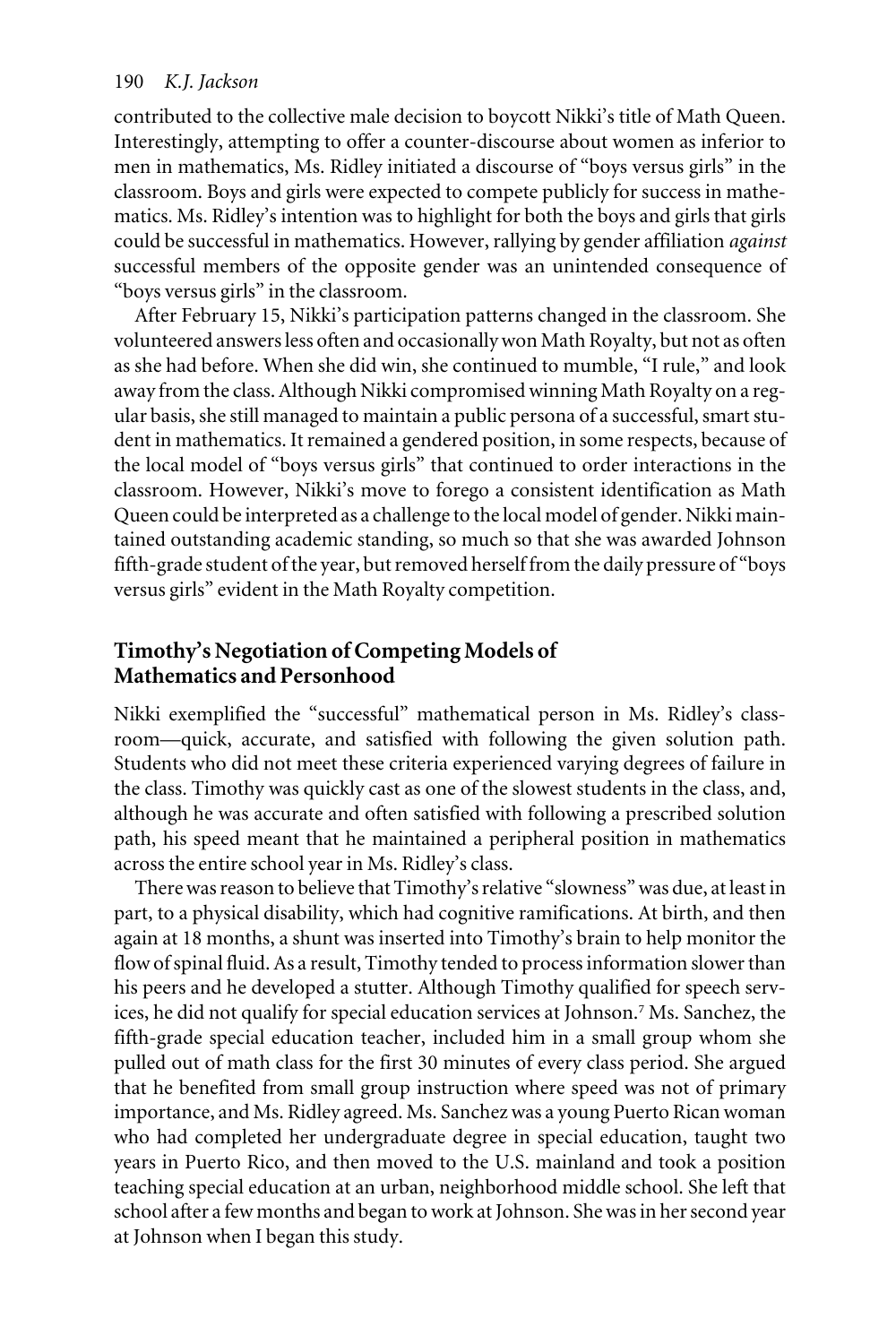From September through January, the pull-out group met with Ms. Sanchez Monday through Wednesdays. I accompanied Timothy on Tuesdays and Wednesdays. However, in January, it was decided that the special education group of students needed to stay in the mainstream classroom for the entire period to ensure they did not miss out on math instruction. Instead of pulling out the group, Ms. Sanchez circulated in Ms. Ridley's classroom to assist her group of students.

Timothy participated in distinct ways in the two classroom settings. He participated in Math Royalty in both settings; however, as I describe below, he experienced the practice quite differently because of the different models of mathematics at play in the different classroom settings.

## *The Social Construction of Timothy in Relation to Mathematics in Ms. Ridley's Class*

Ms. Ridley repeatedly identified Timothy as "slow" in class, in part because he tended to take longer than his peers to start and finish activities. He was often one of the last students to get in line to leave the cafeteria for math class, usually because he was struggling to finish his Morning Work, a sheet of math problems students were expected to complete at breakfast, before class. On days that he did not finish Morning Work, he was sanctioned and lost money from his "paycheck" at the beginning of class for being "unprepared." (Students received a weekly paycheck as part of the behavior management approach. The money earned could be redeemed in the school store for school supplies. Maintaining a certain average was necessary in order to participate in school-wide activities, like field trips.) This sanction was made publicly. Timothy then had to copy the daily objective, his homework, and the Math Royalty problems. He rarely had everything copied by the time Math Royalty started, which meant that he seldom finished Math Royalty by the time Ms. Ridley checked answers. As Timothy told me in late November,

I feel bad that when I'm, everybody else gets to wear the [Math Royalty] crown but not everybody else does. If everybody got the answers right . . . I'm almost like the only person that's not done copying down the math royalty. Sometimes I can look back and sometimes they is some other people who is not done but I never get to be the math king in Ms. Ridley's class. (*His mother hears him tell me this and says, "Well maybe you'll be king one day. Just keep trying."*) Mom, I can't write that fast! Mom I be stopping to write my daily objective and heading down then I write that first . . . But I don't be having answers, I be the last one to finish. I didn't say "done" and they be going over the answers without me. And I still be doing the work. (INT, 11/26/05)

The pattern of Timothy being left behind continued throughout the lesson. He often did not copy the notes as quickly as others, which meant that, instead of raising his hand to participate in discussion, he continued copying notes that he got from others, or, on occasion, Ms. Ridley gave him her overheads to copy. This meant he started his classwork late, which in turn meant he often did not complete his classwork.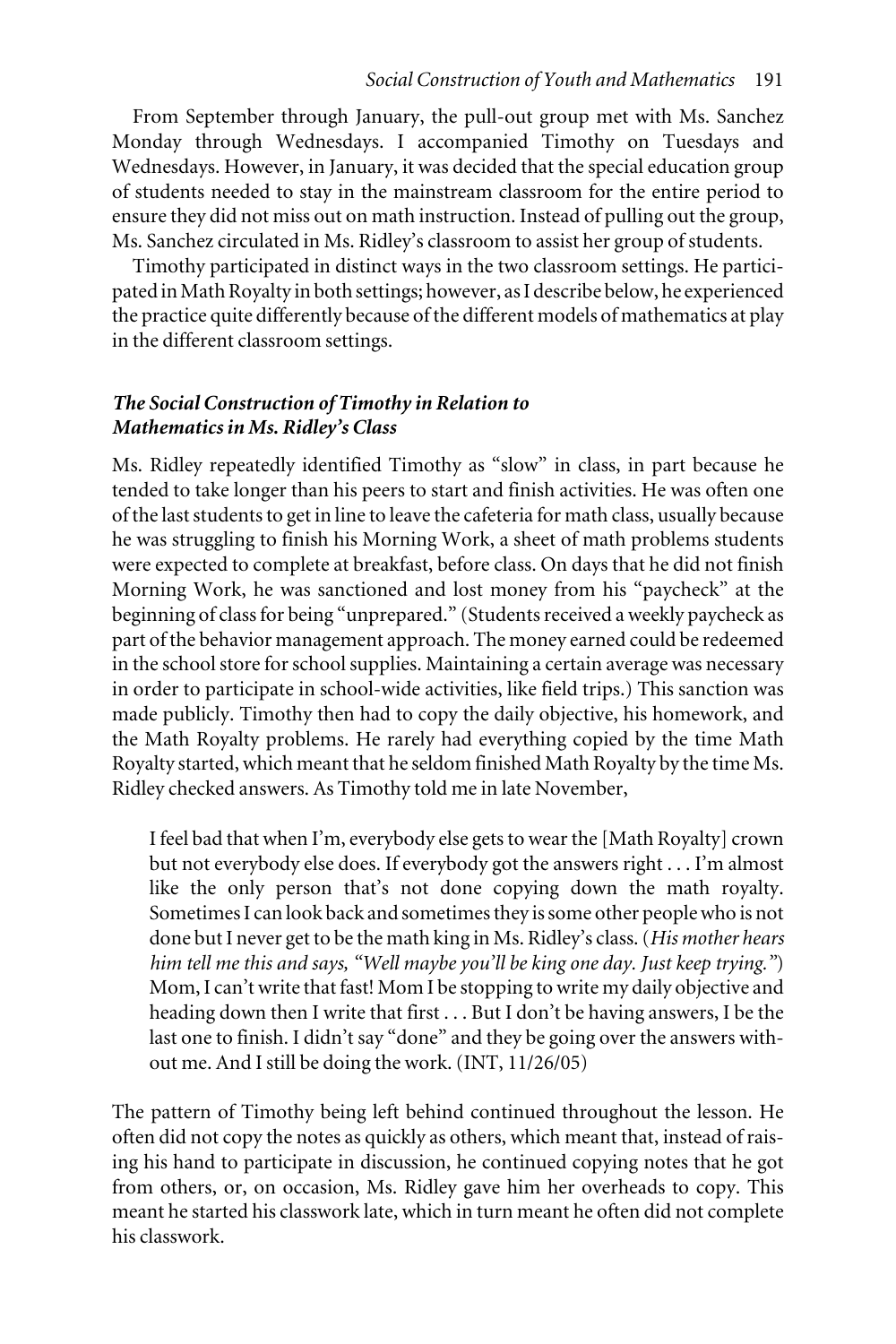Based on my data, these patterns were established by mid-September, and by early October, Ms. Ridley had established that Timothy was "lower than" and "not as ambitious" as other students:

Timothy . . . is special ed and he's obviously a lot lower [than Nikki]. Umm, and stuff does not come as easily to him as Nikki. They're almost like opposite ends of the spectrum academically, which is frustrating. But, umm, not that Timothy can't do the work, it's just that sometimes his disability sometimes can limit what he can do in my class . . . . He doesn't ask for help . . . quickly . . . . I have to, like, coax it out of him. Like, "Are you sure you get this?" "Oh, I'm fine, I'm fine." I'm just like, no you're not. You know what I mean? I know you need my help . . . . So, but I mean like, it's not like he's like, he can do the work. It's more just like, he's definitely not as ambitious. (INT, 10/04/05)

However, she acknowledged that he was capable of completing the mathematics problems she posed, but believed he did not display participation patterns similar to the higher-achieving students. Across the year, Ms. Ridley characterized him as "lazy" and "coddled by his parents," indicating that the source of his relative slowness was his lack of motivation coupled with "too much support" from his parents:

I don't even know if the speed is the disability, I feel like in a way it's like this baby thing. Like speed it up man. I don't know if it is a disability. I can visualize him doing homework at night and it taking 3 hours because he's just putzing. I don't think this child has a problem, I think this child has just been allowed to take his good old time on everything and then he comes into an environment like this where it's just not OK. We've had many run ins with his dad complaining about stuff we're doing here. And it's like, you know, if you don't want to follow our rules, take him back to [his neighborhood school]. But you obviously want him here for a reason. So when we come up with something and we have a certain rule that you don't feel good about, our school works, we must be doing something right. I in a way feel like he's been mislabeled and not pushed because of his personality, and the stuttering too. I feel guilty sometimes, I call on him in class and he gets all anxious. But he's getting a little better. (INT, 3/29/06)

## *The Construction of Timothy and Mathematics in Ms. Sanchez' Pull-Out Sessions*

Timothy was not as reserved in Ms. Sanchez' class as he was in Ms. Ridley's classroom. And, notably, he was not positioned as "slow." As it was, "slow" was relative. Even though Ms. Sanchez supported Ms. Ridley's pedagogical strategies in the pullout sessions, in that she reinforced the same procedures that Ms. Ridley emphasized, she did not place an emphasis on speed. And, of the seven students in the pull-out session, Timothy tended to have a better understanding of the material than some of the others, although this was variable.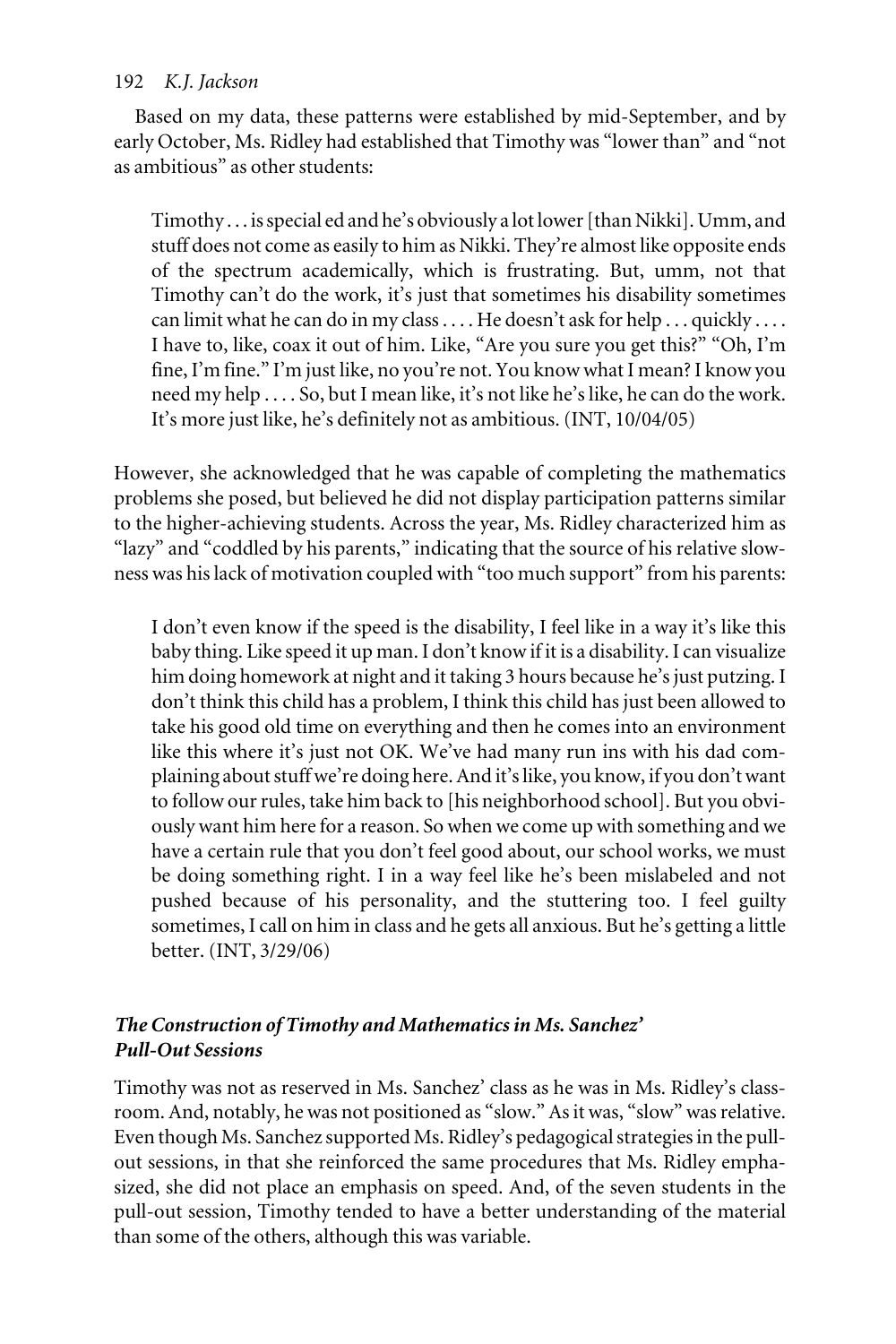For the last 10 minutes of every pull-out session, Ms. Sanchez conducted her own version of Math Royalty. She recognized that this group of students could not viably compete in the classroom because speed was not their strength. She also knew that several of them, including Timothy, felt badly that they never won Math Royalty. Ms. Sanchez assigned five or six problems but did not reward speed. Instead, when everyone had finished, she made sure that they each had correct answers. Then, before they left the classroom, she picked one of their names out of a jar to be named Math King or Queen for the day. She usually put a sticker on the King or Queen's forehead, which the students laughed about. The students typically moved the sticker to their shirts or notebooks before returning to Ms. Ridley's classroom. Timothy only won Math Royalty once during my observations. He was incredibly proud, as the following excerpt illustrates.

Ms. Sanchez wrote six Math Royalty problems on the board (see Figure 7.3). The students began to copy the problems onto their individual white boards.

Ms. Sanchez saw that Timothy was the only one who had not finished copying the problems. She finished writing them for him and then told the group they could start. Timothy finished fourth. When everyone finished, Ms. Sanchez went over the answers with the group. She announced, "I'm going to explain these because many of you are making silly mistakes. Timothy, you're the one I think pretty much got it." Ms. Sanchez took his white board from him, looked at it and then returned it. She proceeded to question the students about how to solve each of the problems. At



*Figure 7.3* Math Royalty with Ms. Sanchez (FN, 12/13/05).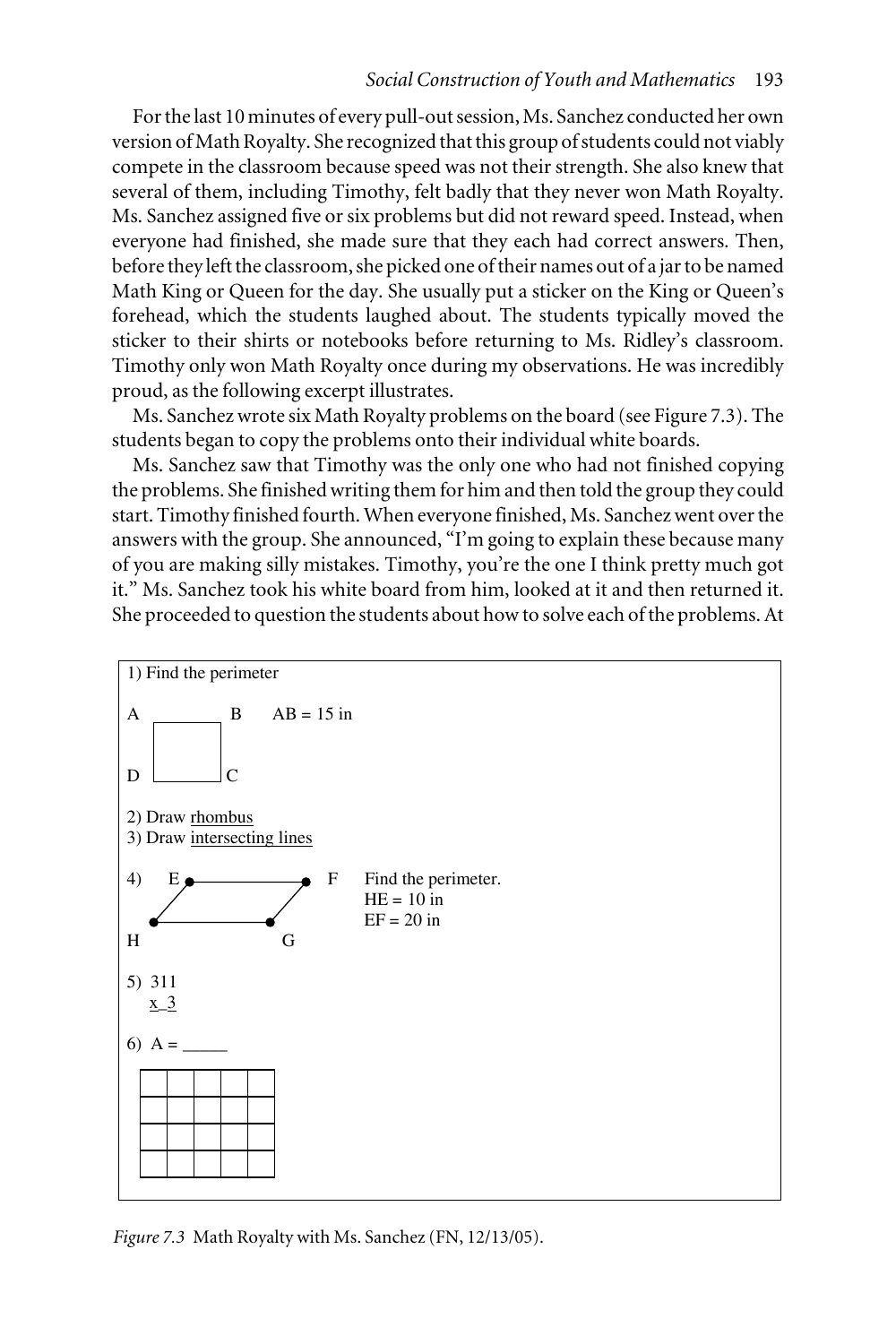the end of the class, she picked Timothy's name from a jar. "Timothy, you got it. What do you say?" He grinned and yelled, "I RULE!" His peers responded, "YOU RULE!" The students gathered their belongings. On the way back to Ms. Ridley's room, Ms. Sanchez patted Timothy on the back and said, "Good job. You really get this!" Timothy smiled and nodded his head yes.

Ms. Sanchez recognized the difference between how Timothy positioned himself in her class and how he did so in Ms. Ridley's class:

I think he definitely participates more in the small group than he does in the classroom. He does participate in the classroom sometimes, but not as excitedly as he does in the small group. I think his whole demeanor is different when he's with me than in the classroom. I think his whole stuttering and his whole, "Am I wrong or am I right when I answer questions?" [change when he's with me]. . . . He's not gonna want to participate as much [in Ms. Ridley's classroom]. I mean, he does but he does not act excited [when he's in Ms. Ridley's classroom]. (INT, 1/18/06)

In comparison to how Ms. Ridley described Timothy—in terms of what he lacked—Ms. Sanchez described Timothy's strengths in mathematics, including his neatness, his organization, and his understanding:

He's very neat. Even though he's slow he's still very organized in his own little way. He has his papers and his work that he turns in, it's always great work that he turns in. I think that he enjoys being here and I think he pretty much understands. . . . I think just the fact that he seems to enjoy being in his classes is a strength for him. Even though he knows he's slow and he knows those things. But he's kind of trying to work with it, so he can be on the same level as his other classmates . . . . He's definitely capable of understanding, but at another speed. So you might have to explain things to him, but he's gonna get it. (INT, 1/18/06)

I asked Ms. Sanchez what she knew of how other teachers characterized Timothy. She explained that they thought he was "slow," but couched this in a critique of the uniform way in which Johnson teachers tended to approach their students:

They see him as slow. I think that sometimes teachers get so involved in what they're doing that they just don't realize that all of our kids aren't the same. Just because all of our teachers are so involved and hard working themselves it's really hard to kind of, and it's not lowering your standards, but it's kind of having different expectations for the students. And sometimes the comments I hear are he's slow, his parents baby him, that kind of stuff. But it's like, regardless, he's a child. He doesn't necessarily have a learning disability but he does learn at a slower pace than everybody else. This needs to be reinforced and I try to let them know, and I think teachers forget that. (INT, 6/09/06)

Timothy, too, recognized a difference in how he was socially positioned in Ms. Sanchez' class in comparison to Ms. Ridley's. He described several times over the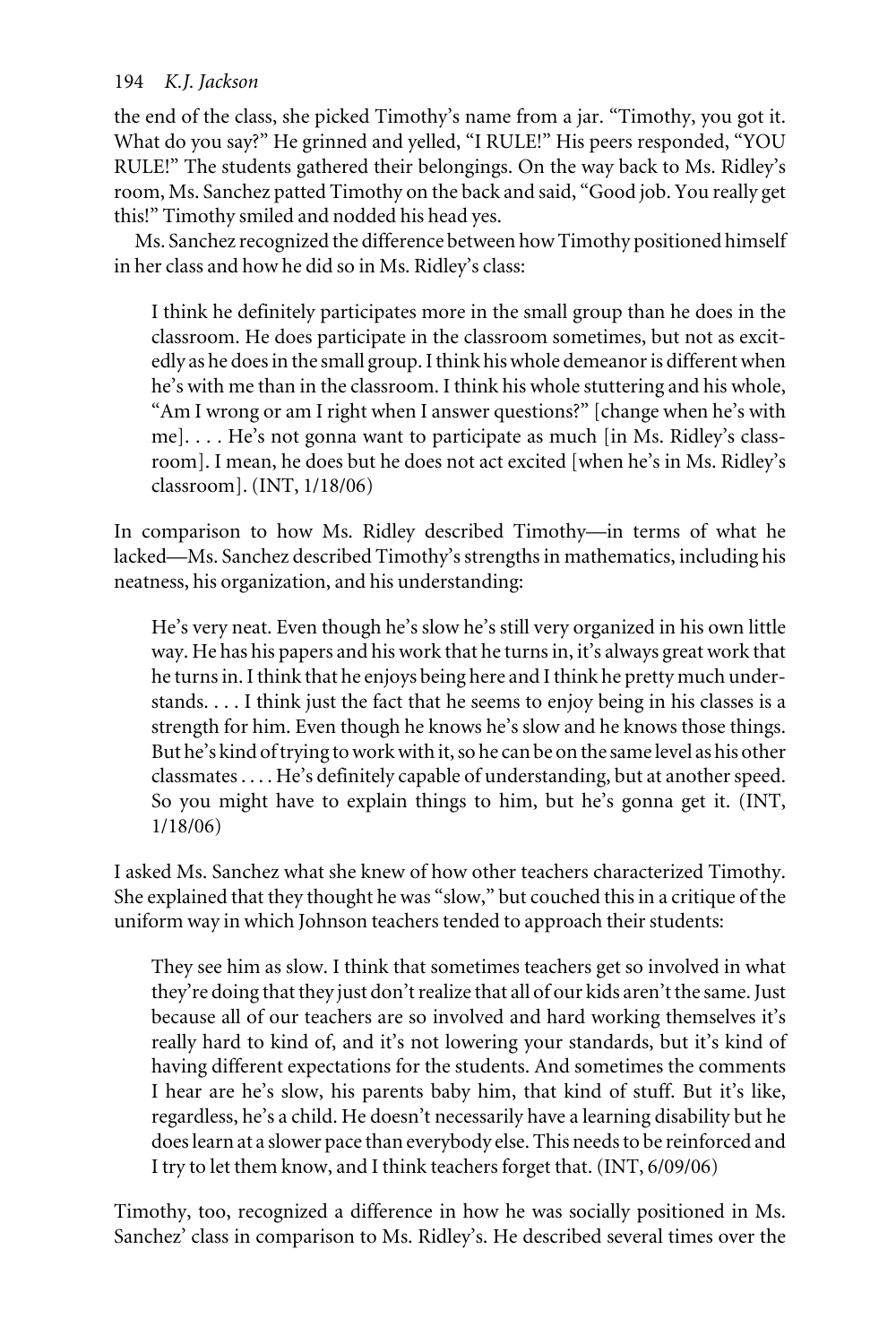course of the year that he appreciated Ms. Sanchez, especially that she "helped us to . . . solve answers" (INT, 7/15/06) in the special education group. He described how he felt comfortable raising his hand in the small group. He did, however, tell me that while he enjoyed the pull-out sessions with Ms. Sanchez, he was happy that in February, they no longer missed Ms. Ridley's class. When I asked him why, he explained: "When I left the classroom, I be coming back and have to copy everything I missed." Timothy was referring to the daily objective, agenda, and homework that they were responsible for copying every day, even when they had a pull-out session.

## **Mathematical Socialization**

Processes of socialization and social identification matter in contexts, like schooling, in which there is knowledge of academic content and personhood at stake (e.g., Heath, 1983; Rymes, 2001; Wortham, 2006). Although mathematics and language differ in important ways, if we assume that social relations are implicated in learning mathematics as they are in learning to speak, read, and write, then it is worthwhile to consider what it might imply to conceptualize mathematical socialization as a two-pronged process, analogous to language socialization: learning to do and use mathematics (*socialization to use mathematics*) and how the doing and using of mathematics is related to who one might become in particular communities (*socialization through the use of mathematics*).

Both Nikki and Timothy were socialized into a construction of mathematics that emphasized speed and accuracy over process and involved completing procedures that were absent of mathematical meaning. They were denied access to challenging and academically purposeful mathematics. This impoverished construction of mathematics, which was facilitated through practices like Math Royalty, was rooted in institutional discourses about Johnson's youth and their previous schools as deficient. A lack of "basic skills" went hand-in-hand with a construction of the youth as academically deficient. Johnson Middle School officials' construction of the youth as deficient was used to justify pedagogy aimed toward a procedural understanding of mathematics.

Nikki and Timothy experienced Math Royalty, and fifth-grade mathematics in general, in different ways. Nikki was "successful" in mathematics, and the public identification as Math Queen helped solidify her identification. However, she deliberately compromised her position as "Math Queen" mid-way through the year because of the social consequences. On the other hand, Math Royalty facilitated the identification of Timothy as "slow" and he was constructed as a peripheral participant in Ms. Ridley's classroom. However, in Ms. Sanchez' classroom, the practice of Math Royalty did not have a negative social effect as it did in Ms. Ridley's classroom. But, if we consider both Nikki and Timothy's experiences beyond the local setting of the classroom, their narratives raise an important question: Through doing mathematics as it was constructed in fifth grade, for what were Nikki and Timothy being socialized?

There is ample evidence that constructing mathematics as a series of procedures is limiting to students—both in relation to more immediate use of mathematics in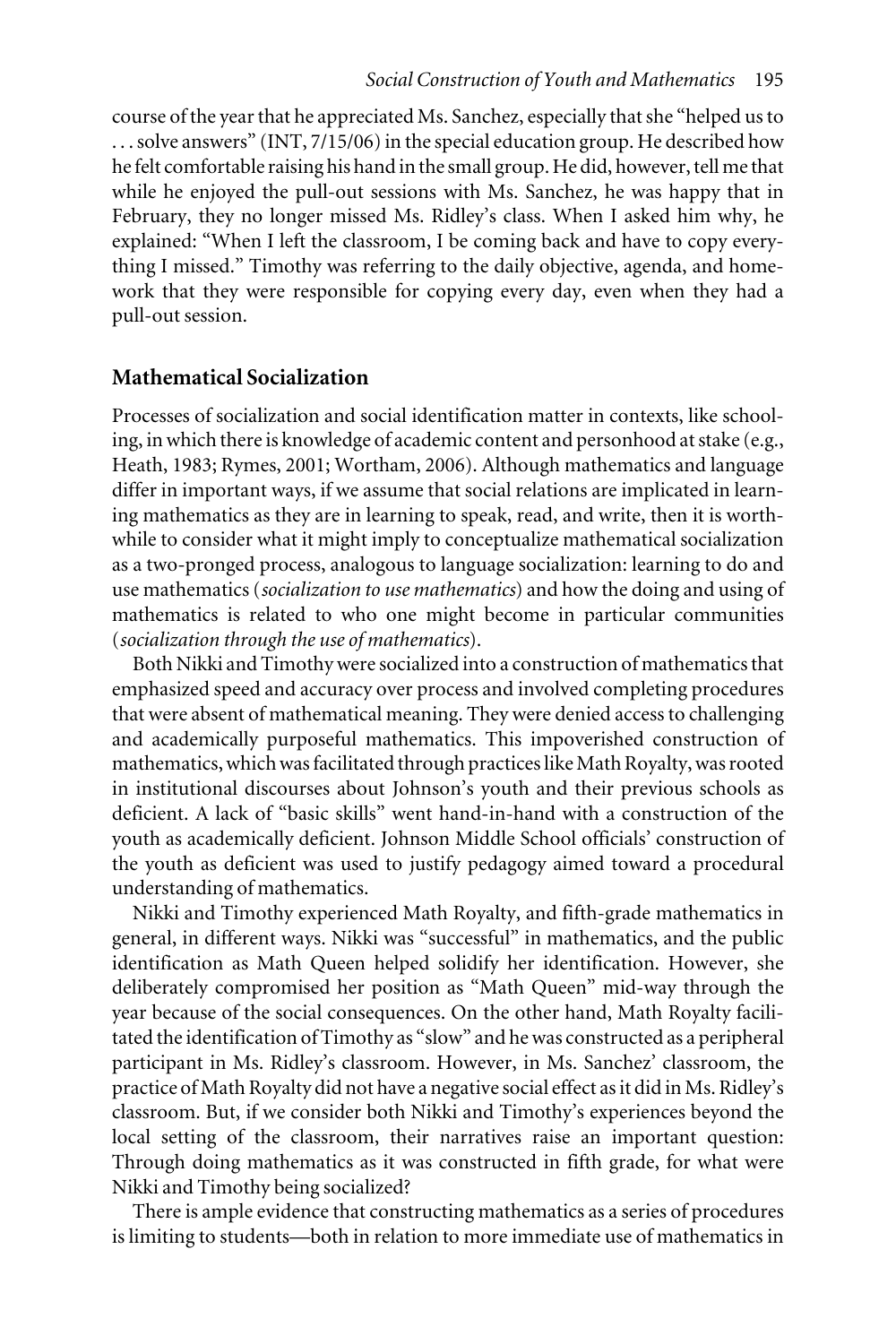schooling situations (Hiebert & Lefevre, 1986) and in relation to what mathematicians and professionals who make use of mathematics do (Ball & Bass, 2000). It is not likely that the procedural understanding of mathematics that was given primacy in Ms. Ridley's class would support Nikki, Timothy, and the other 31 students as they moved forward in their academic and professional careers. Somewhat ironically, Johnson Middle school officials framed Johnson as a college preparatory middle school. It is hard to imagine that the type of understanding of mathematics advocated in Ms. Ridley's classroom will serve these students in a college-level mathematics classroom, given that college level-mathematics classes tend to require and further conceptual understandings of mathematics.

It is useful to maintain a finding of language socialization research at the forefront of this discussion—that indeed, socialization is an interactive process. However, this does not mean that individuals have complete freedom in how they position themselves with respect to a classroom. A practice like Math Royalty, as enacted in Ms. Ridley's classroom, perpetuated a narrow construction of mathematics, along with a narrow choice of who students might be positioned as with respect to that practice. In the case of Nikki, she negotiated a limited model of mathematics and personhood. Given the power dynamics of the classroom, Timothy had little room to negotiate how Ms. Ridley positioned him. Math Royalty, as enacted in Ms. Sanchez' classroom, perpetuated that same, narrow construction of mathematics; however, there was more fluidity in terms of whom students might be with respect to the practice. With Ms. Sanchez, Timothy was able to attain success in part because Ms. Sanchez had a wider range of what constituted success in mathematics.

Maintaining a focus on socialization processes inherent in learning mathematics helps teachers, teacher educators, and mathematics education researchers identify and shape both what we intend youth to do mathematically in the immediate and what we intend for youth to do and become, with respect to mathematics in the future. The analysis presented in this chapter highlights the complexity of structuring learning environments for mathematics. Ms. Ridley's classroom, as all classrooms, was a nexus of discourses about youth, about mathematics, and about pedagogy. The local practices were influenced by discourses about poor children of color and mathematics that circulated outside of Johnson Middle School. In order for Ms. Ridley to "do" mathematics teaching differently at Johnson, it is likely that she would have had to interrogate the assumptions that Johnson made about the fifth graders who walked through their doors. In other words, it is likely that focusing only on the pedagogy absent a focus on how youth were constructed would have changed little about the teachers' practices. At the same time, it is likely that had Ms. Ridley engaged the students in challenging mathematics aimed at developing conceptual understanding, she might have challenged the prevailing discourses about the youth in Johnson Middle School.

## **Notes**

<sup>1</sup> All names of people and places are pseudonyms.

<sup>2 &</sup>quot;M/St" indicates a male student spoke. "F/St" indicates a female student spoke. Repeated instances of "M/St 1" or "F/St 1" refer to the same student speaking.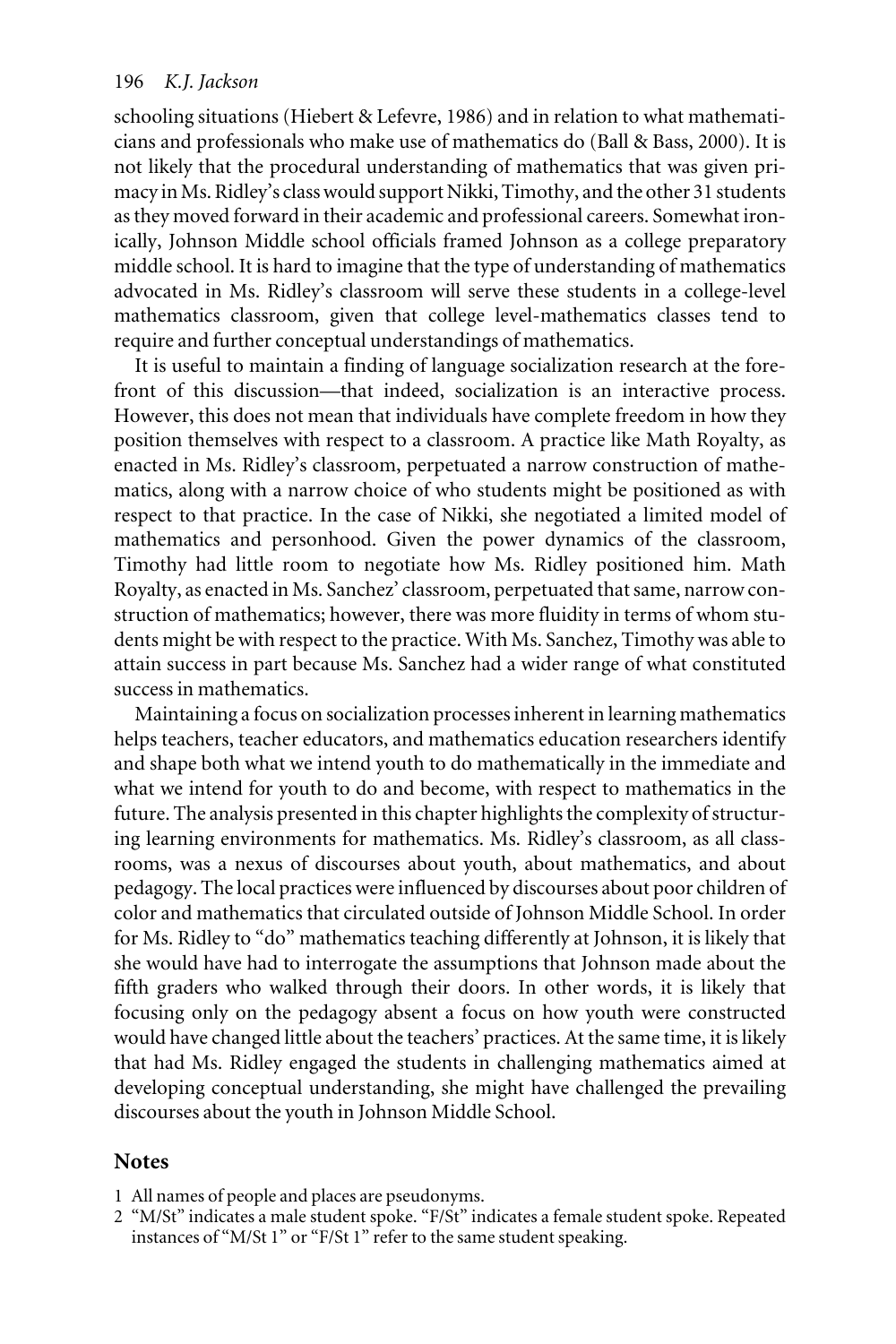- 3 "F/N" and "INT" refer to fieldnote and interview data, respectively. Only interview data were audio-recorded. The words I attribute to individuals in fieldnotes are based on my memory of the interaction. While I recognize the danger of attributing words to others, I attempted to preserve individuals' speech as best as possible in my fieldnotes. In the case of classroom observations, I took notes as the interactions unfolded.
- 4 Students who lived in the city district (with their parents'/guardians' signature and permission) had to complete an application in the spring before the academic year they wanted to enroll. Enrollment by lottery meant that the school then randomly selected students from the applicant pool to fill the slots that were open. Once a child in a family was admitted to Johnson Middle School by lottery, her younger siblings were automatically granted admission to the school grades five and above.
- 5 The school used the categories of African American and Hispanic.
- 6 "Highly qualified" meant that a teacher (1) was certified by the state; (2) held a Bachelor's degree; (3) completed a content area major; (4) passed a content area test; and (5) completed teacher education coursework.
- 7 Ms. Sanchez explained to me that, in order to qualify for special education services, Timothy would have had to demonstrate a discrepancy on his performance on a series of tests used for qualifying purposes. He "scored low on all of the tests," thereby disqualifying him from receiving special education instructional services.

## **References**

- Anderson, D.D. & Gold, E. (2006). Home to school: Numeracy practices and mathematical identities. *Mathematical Thinking and Learning, 8*(3), 261–286.
- Baker, D., Street, B., & Tomlin, A. (2003). Mathematics as social: Understanding relationships between home and school numeracy practices. *For the Learning of Mathematics, 23*(3), 11–15.
- Ball, D.L. & Bass, H. (2000). Making believe: The collective construction of public mathematical knowledge in the elementary classroom. In D.C. Phillips (Ed.), *Constructivism in education: Opinions and second opinions on controversial issues* (pp. 193–224). Chicago: The University of Chicago Press.
- Boaler, J. (1997). *Experiencing school mathematics: Teaching styles, sex, and setting*. Buckingham, U.K.: Open University Press.
- Boaler, J. (1998). Open and closed mathematics: Student experiences and understandings. *Journal for Research in Mathematics Education, 29*(1), 41–62.
- Boaler, J. (1999). Participation, knowledge and beliefs: A community perspective on mathematics learning. *Educational Studies in Mathematics, 40*, 259–281.
- Boaler, J. (Ed.). (2000). *Multiple perspectives on mathematics teaching and learning*. Westport, CT: Ablex Publishing.
- Cobb, P., Stephan, M., McClain, K., & Gravemeijer, K. (2001). Participating in mathematical practices. *The Journal of the Learning Sciences, 10*(1&2), 113–163.
- deAbreu, G. (1999). Learning mathematics in and outside school: Two views on situated learning. In J. Bliss, R. Saljo & P. Light (Eds.), *Learning sites: Social and technological resources for learning* (pp. 17–31). Oxford: Elsevier Science.
- Dossey, J.A. (1992). The nature of mathematics: Its role and its influence. In D. Grouws (Ed.), *Handbook for research on mathematics teaching and learning* (pp. 39–48). New York: Macmillan.
- Gee, J. (1990/1996). *Social linguistics and literacies: Ideology in discourses*. London: Routledge.
- Greeno, J.G., & Middle School Mathematics Through Applications Project Group. (1998). The situativity of knowing, learning, and research. *American Psychologist, 53*(1), 5–26.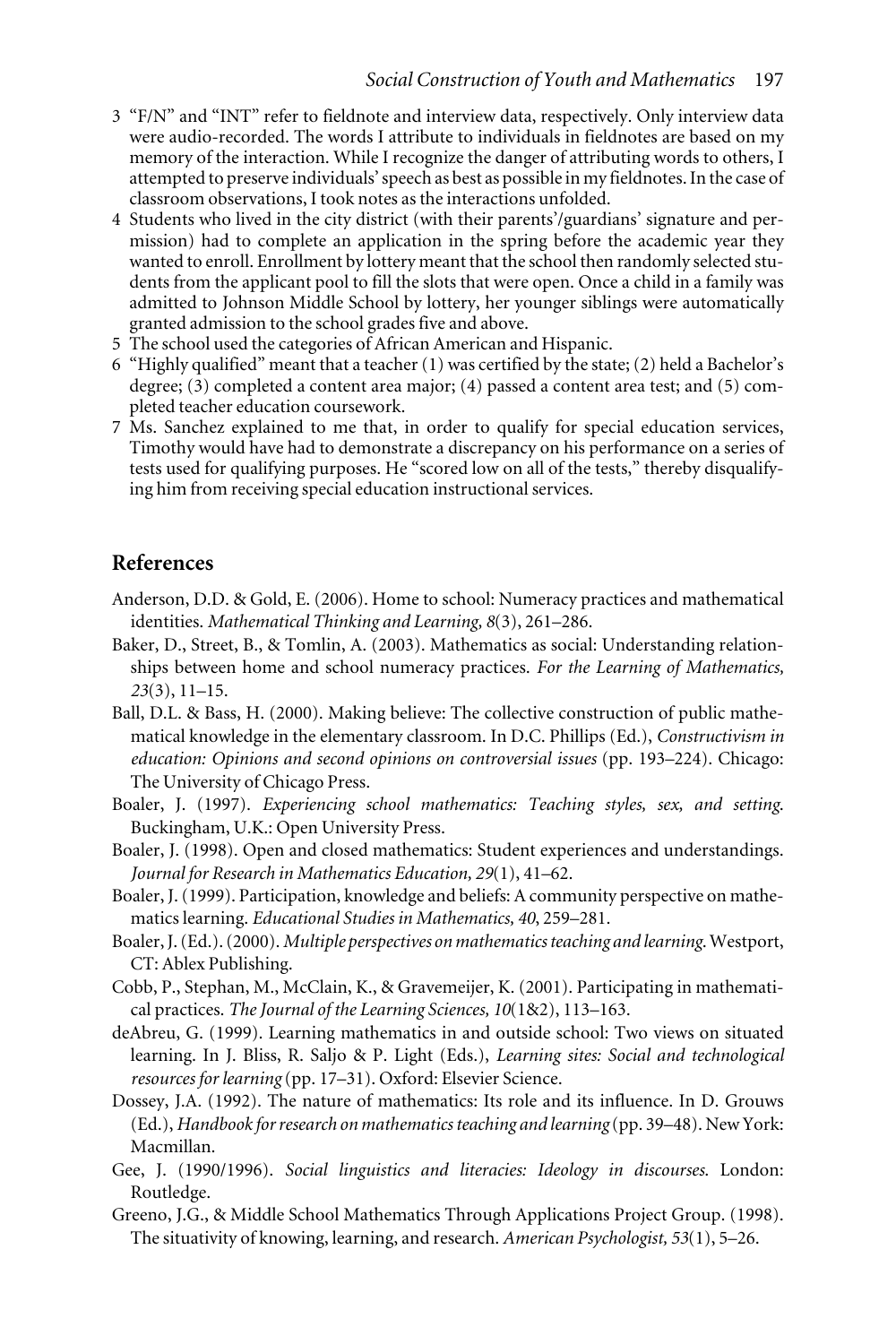- Heath, S.B. (1983). *Ways with words: Language, life, and work in communities and classrooms*. Cambridge, UK: Cambridge University Press.
- Hiebert, J. (2003). What research says about the NCTM Standards. In J. Kilpatrick, W.G. Martin & D. Schifter (Eds.), *A research companion to Principles and Standards for School Mathematics*(pp. 5–23). Reston, VA: National Council of Teachers of Mathematics.
- Hiebert, J. & Lefevre, P. (1986). Conceptual and procedural knowledge in mathematics: An introductory analysis. In J. Hiebert (Ed.), *Conceptual and procedural knowledge: The case of mathematics*(pp. 1–27). Hillsdale, NJ: Erlbaum.
- Holstein, J.A. & Gubrium, J.F. (Eds.). (2008). *Handbook of constructionist research*. New York: The Guilford Press.
- Horn, I.S. (2007). Fast kids, slow kids, lazy kids: Classification of students and conceptions of subject matter in math teachers' conversations. *Journal of the Learning Sciences, 16*, 37–79.
- Jackson, K. (2007). *Under construction: Learning mathematics across space and over time. Unpublished Dissertation*, University of Pennsylvania. Philadelphia, PA.
- Kieran, C., Forman, E., & Sfard, A. (2001). Learning discourse: Sociocultural approaches to research in mathematics education. *Educational Studies in Mathematics, 46*, 1–12.
- Kohlberg, L. (1984). *The psychology of moral development: The nature and validity of moral stages*. San Francisco: Harper & Row.
- Lave, J. & Wenger, E. (1991). *Situated learning: Legitimate peripheral participation*. New York: Cambridge University Press.
- Lemke, J.L. (2000). Across the scales of time: Artifacts, activities, and meanings in ecosocial systems. *Mind, Culture, and Activity, 7*(4), 273–290.
- Martin, D.B. (2000). *Mathematics and success and failure among African-American youth: The roles of sociohistorical context, community forces, school influence, and individual agency*. Mahwah, NJ: Lawrence Erlbaum.
- Martin, D.B. (2006a). Mathematics learning and participation as racialized forms of experience: African American parents speak on the struggle for mathematics literacy. *Mathematical Thinking and Learning, 8*(3), 197–229.
- Martin, D.B. (2006b). Mathematics learning and participation in the African American context: The co-construction of identity in two intersecting realms of experience. In N. Nasir & P. Cobb (Eds.), *Improving access to mathematics: Diversity and equity in the classrooms* (pp. 146–158). New York: Teachers College Press.
- Martin, D.B. (2007). Beyond missionaries or cannibals: Who should teach mathematics to African American children? *The High School Journal, 91*(1), 6–28.
- Nasir, N.S. (2002). Identity, goals, and learning: Mathematics in cultural practice. *Mathematical Thinking and Learning, 4*(2 & 3), 213–247.
- Packer, M.J. & Goicoecha, J. (2000). Sociocultural and constructivist theories of learning: Ontology, not just epistemology. *Educational Psychologist, 35*(4), 227–241.
- Rymes, B. (2001). *Conversational borderlands: Language and identity in an alternative urban high school*. New York: Teachers College Press.
- Schieffelin, B.B. & Ochs, E. (1986). Language socialization. *Annual Review of Anthropology, 15*, 163–191.
- Stigler, J.W. & Hiebert, J. (1999). *The teaching gap: Best ideas from the world's teachers for improving education in the classroom*. New York: Free Press.
- Street, B.V. (Ed.). (1993). *Cross-cultural approaches to literacy*. Cambridge: Cambridge University Press.
- Street, B.V., Baker, D., & Tomlin, A. (2005). *Navigating numeracies: Home/School numeracy practices*. Dordrecht: Springer.
- Thompson, P.W., & Saldanha, L.A. (2003). Fractions and multiplicative reasoning. In J.